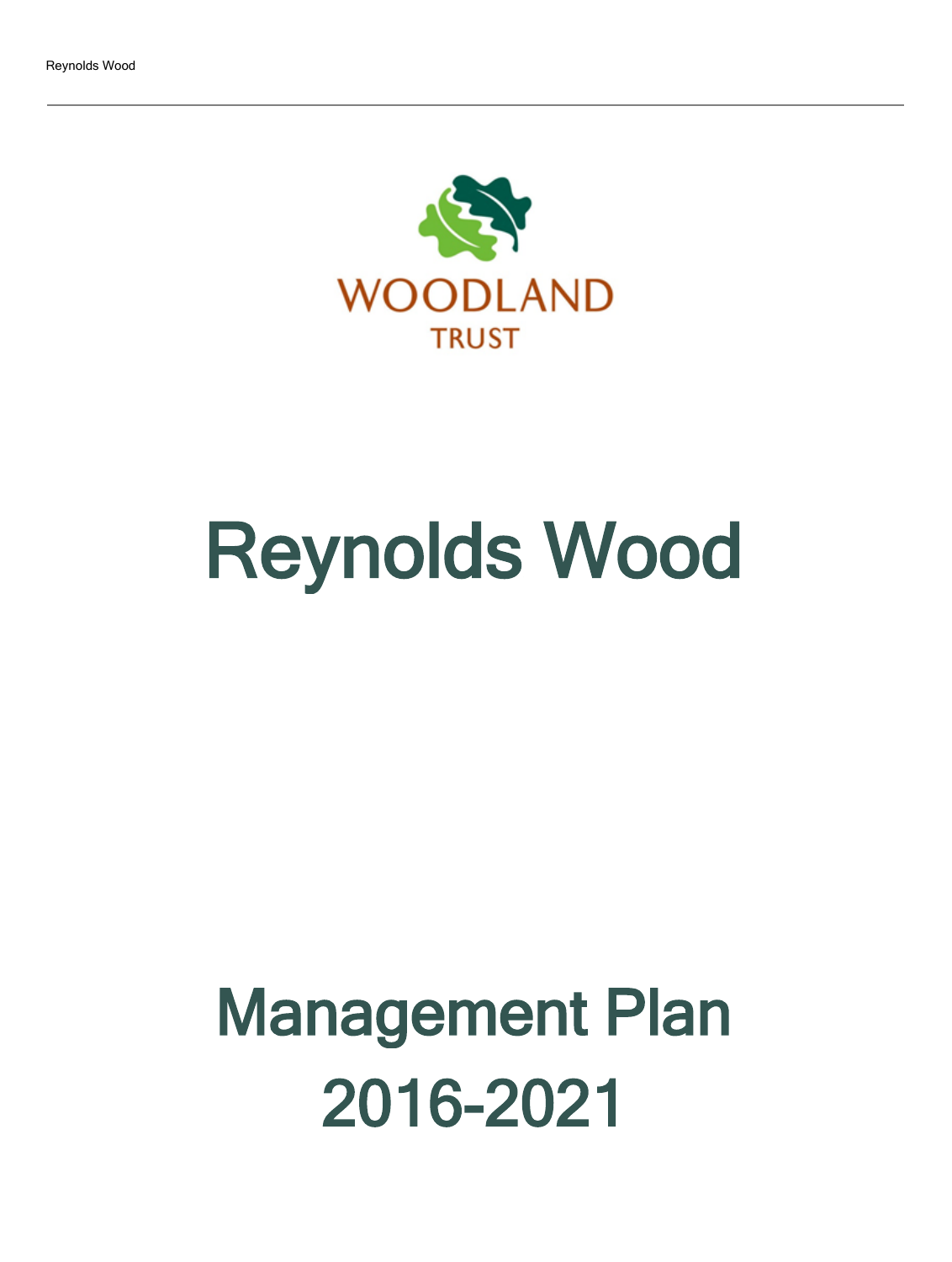### MANAGEMENT PLAN - CONTENTS PAGE

ITEM Page No.

Introduction

Plan review and updating

#### Woodland Management Approach

**Summary** 

- 1.0 Site details
- 2.0 Site description
	- 2.1 Summary Description
	- 2.2 Extended Description
- 3.0 Public access information
	- 3.1 Getting there
	- 3.2 Access / Walks
- 4.0 Long term policy
- 5.0 Key Features
	- 5.1 Ancient Semi Natural Woodland
	- 5.2 Mixed Habitat Mosaic
	- 5.3 Informal Public Access
	- 5.4 Archaeological Feature
- 6.0 Work Programme

Appendix 1: Compartment descriptions **Glossary** 

## MAPS

Access Conservation Features Management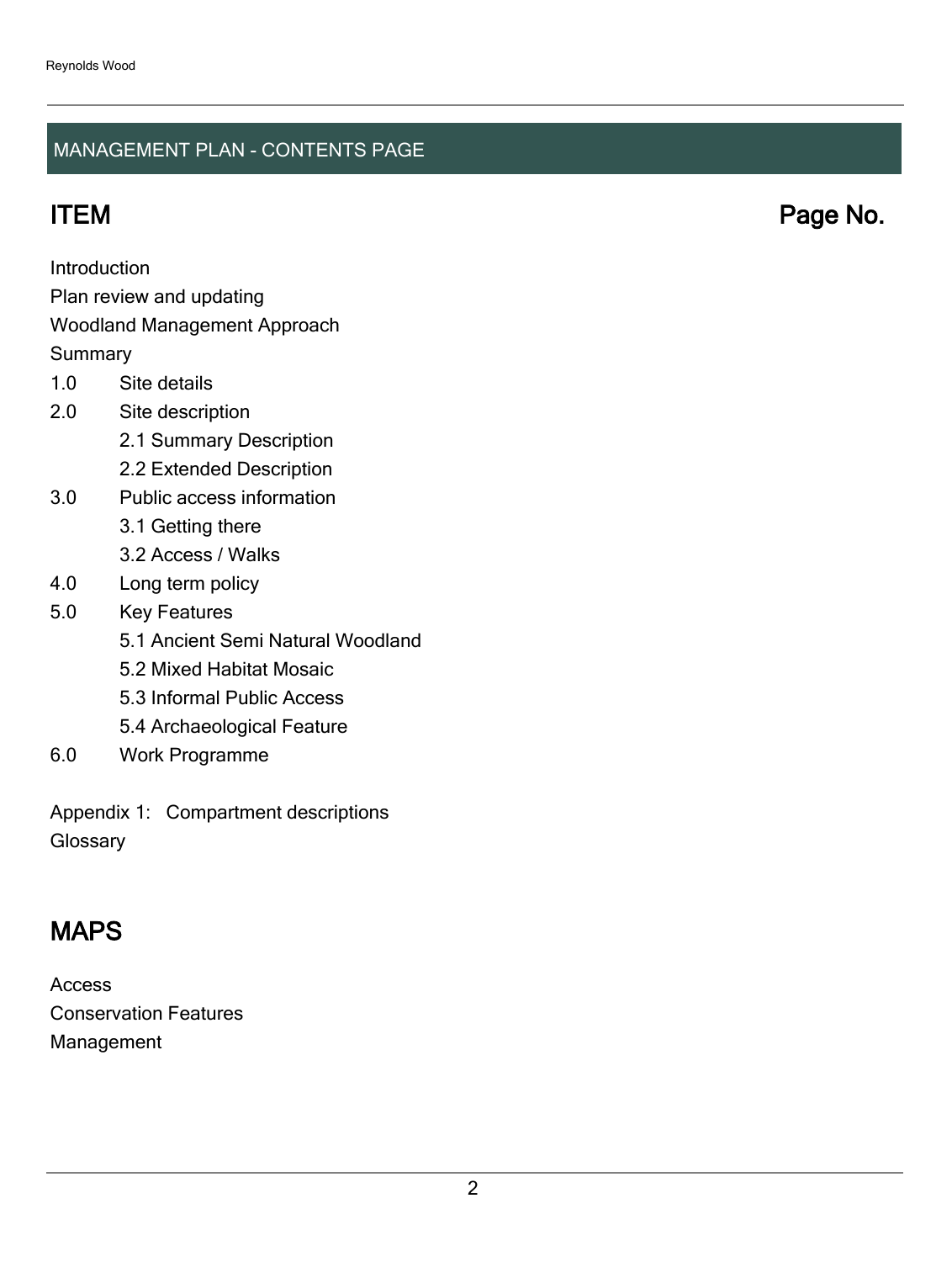## THE WOODLAND TRUST

## INTRODUCTION

The Trust's corporate aims and management approach guide the management of all the Trust's properties, and are described on Page 4. These determine basic management policies and methods, which apply to all sites unless specifically stated otherwise. Such policies include free public access; keeping local people informed of major proposed work; the retention of old trees and dead wood; and a desire for management to be as unobtrusive as possible. The Trust also has available Policy Statements covering a variety of woodland management issues.

The Trust's management plans are based on the identification of Key Features for the site and setting objectives for their management. A monitoring programme (not included in this plan) ensures that these objectives are met and any necessary management works are carried out.

Any legally confidential or sensitive species information about this site is not included in this version of the plan.

## PLAN REVIEW AND UPDATING

The information presented in this Management plan is held in a database which is continuously being amended and updated on our website. Consequently this printed version may quickly become out of date, particularly in relation to the planned work programme and on-going monitoring observations. Please either consult The Woodland Trust website [www.woodlandtrust.org.uk](http://www.woodlandtrust.org.uk/) or contact the Woodland Trust [\(wopsmail@woodlandtrust.org.uk](mailto:wopsmail@woodlandtrust.org.uk)) to confirm

details of the current management programme.

There is a formal review of this plan every 5 years and a summary of monitoring results can be obtained on request.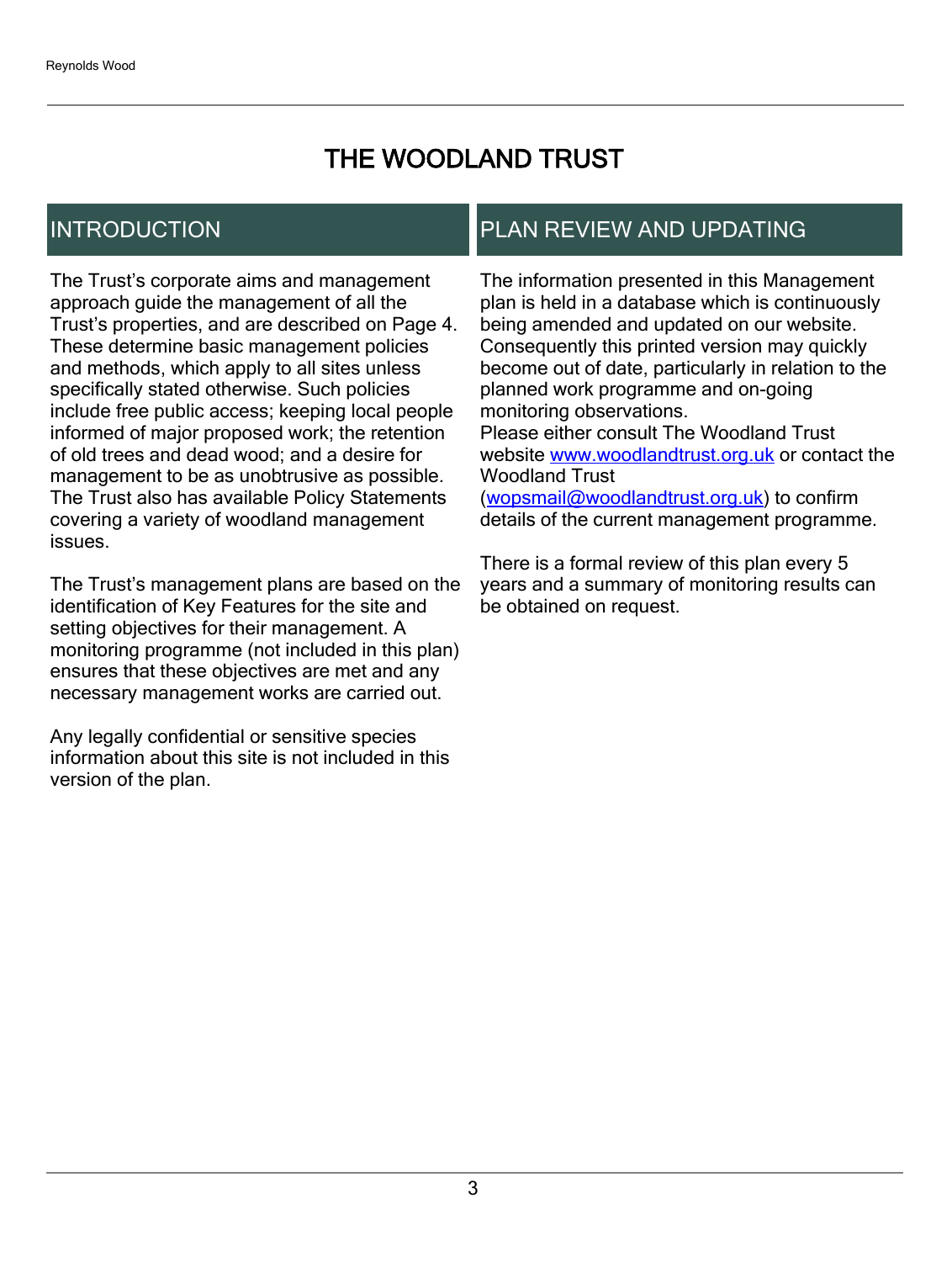## WOODLAND MANAGEMENT APPROACH

The management of our woods is based on our charitable purposes, and is therefore focused on improving woodland biodiversity and increasing peoples' understanding and enjoyment of woodland. Our strategic aims are to:

- Protect native woods, trees and their wildlife for the future
- Work with others to create more native woodlands and places rich in trees
- Inspire everyone to enjoy and value woods and trees

All our sites have a management plan which is freely accessible via our website [www.woodlandtrust.org.uk.](http://www.woodlandtrust.org.uk/) Our woods are managed to the UK Woodland Assurance Standard (UKWAS) and are certified with the Forest Stewardship Council® (FSC®) under licence FSC-C009406 and through independent audit.

In addition to the guidelines below we have specific guidance and policies on issues of woodland management which we review and update from time to time.

We recognise that all woods are different and that the management of our sites should also reflect their local landscape and where appropriate support local projects and initiatives. Guidelines like these provide a necessary overarching framework to guide the management of our sites but such management also requires decisions based on local circumstances and our Site Manager's intimate knowledge of each site.

The following guidelines help to direct our woodland management:

- 1. Our woods are managed to maintain their intrinsic key features of value and to reflect those of the surrounding landscape. We intervene when there is evidence that it is necessary to maintain or improve biodiversity and to further the development of more resilient woods and landscapes.
- 2. We establish new native woodland using both natural regeneration and tree planting, but largely the latter, particularly when there are opportunities for involving people.
- 3. We provide free public access to woods for quiet, informal recreation and our woods are managed to make them accessible, welcoming and safe.
- 4. The long term vision for our non-native plantations on ancient woodland sites is to restore them to predominantly native species composition and semi-natural structure, a vision that equally applies to our secondary woods.
- 5. Existing semi-natural open-ground and freshwater habitats are restored and maintained wherever their management can be sustained and new open ground habitats created where appropriate.
- 6. The heritage and cultural value of sites is taken into account in our management and, in particular, our ancient trees are retained for as long as possible.
- 7. Woods can offer the potential to generate income both from the sustainable harvesting of wood products and the delivery of other services. We will therefore consider the potential to generate income from our estate to help support our aims.
- 8. We work with neighbours, local people, organisations and other stakeholders in developing the management of our woods. We recognise the benefits of local community woodland ownership and management. Where appropriate we allow our woods to be used to support local woodland, conservation, education and access initiatives.
- 9. We use and offer the estate where appropriate, for the purpose of demonstration, evidence gathering and research associated with the conservation, recreational and sustainable management of woodlands. In particular we will develop and maintain a network of long-term monitoring sites across the estate.
- 10 Any activities we undertake will conform to sustainable forest management principles, be appropriate for the site and will be balanced with our primary objectives of enhancing the biodiversity and recreational value of our woods and the wider landscapes.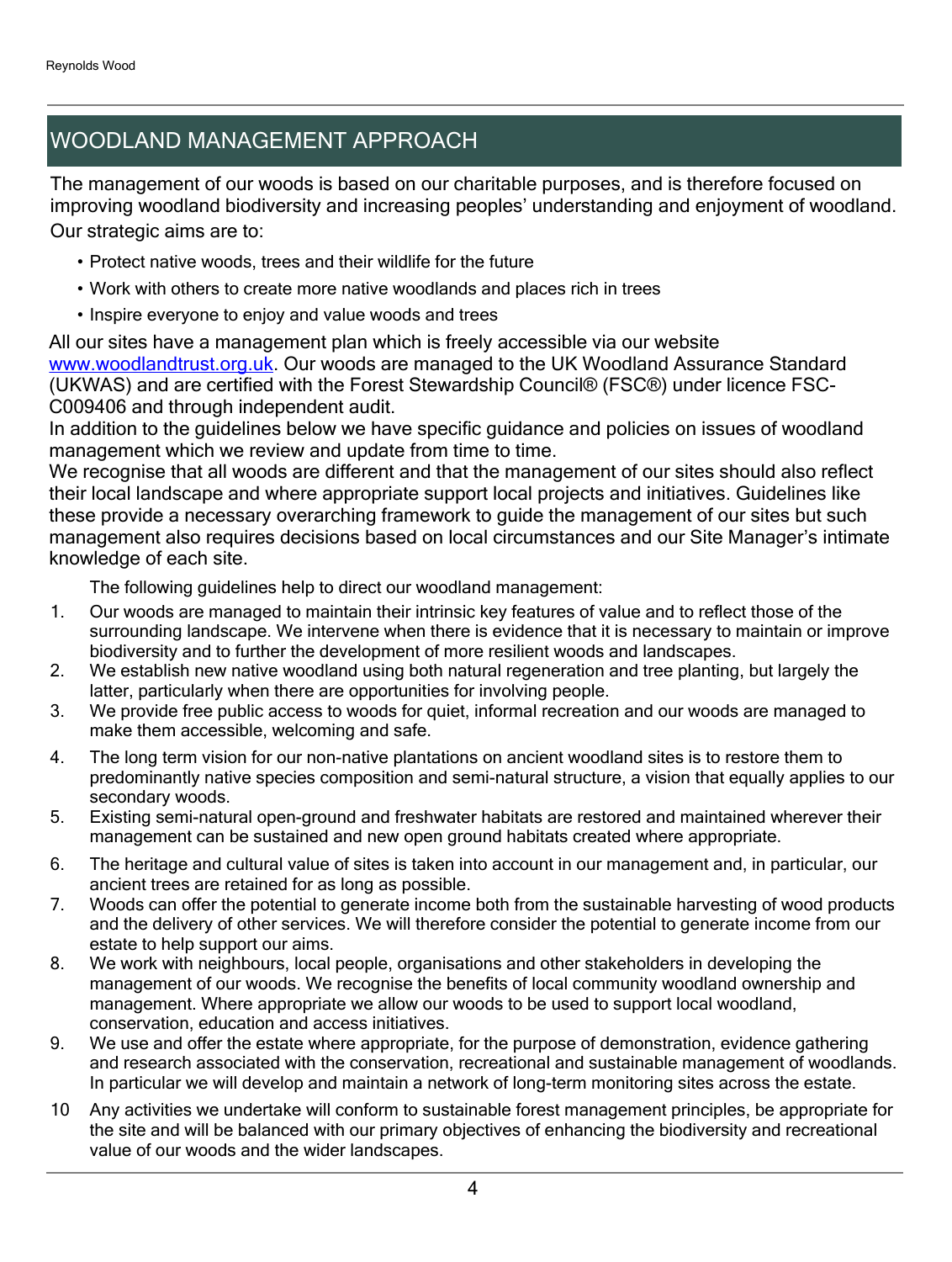## SUMMARY

This public management plan briefly describes the site, specifically mentions information on public access, sets out the long term policy and lists the Key Features which drive management actions. The Key Features are specific to this site - their significance is outlined together with their long (50 year+) and short (5 year) term objectives. The short term objectives are complemented by a detailed Work Programme for the period of this management plan. Detailed compartment descriptions are listed in the appendices which include any major management constraints and designations. A short glossary of technical terms is at the end. The Key Features and general woodland condition of this site are subject to a formal monitoring programme which is maintained in a central database. A summary of monitoring results is available on request.

## 1.0 SITE DETAILS

| Site name:      | Reynolds Wood                                                                            |
|-----------------|------------------------------------------------------------------------------------------|
| Location:       | <b>Brogborough</b>                                                                       |
| Grid reference: | SP957397, OS 1:50,000 Sheet No. 153                                                      |
| Area:           | 96.62 hectares (238.75 acres)                                                            |
| Designations:   | Ancient Semi Natural Woodland, Community Forest, Planted Ancient<br><b>Woodland Site</b> |

## 2.0 SITE DESCRIPTION

#### 2.1 Summary Description

Set on a ridge with views over Marston Vale. Old hazel and ash coppice are common but you'll also find oak, field maple, Midland hawthorn and hazel. Look out for muntjac and Chinese water deer, foxes and hares. Good network of bridleways and paths.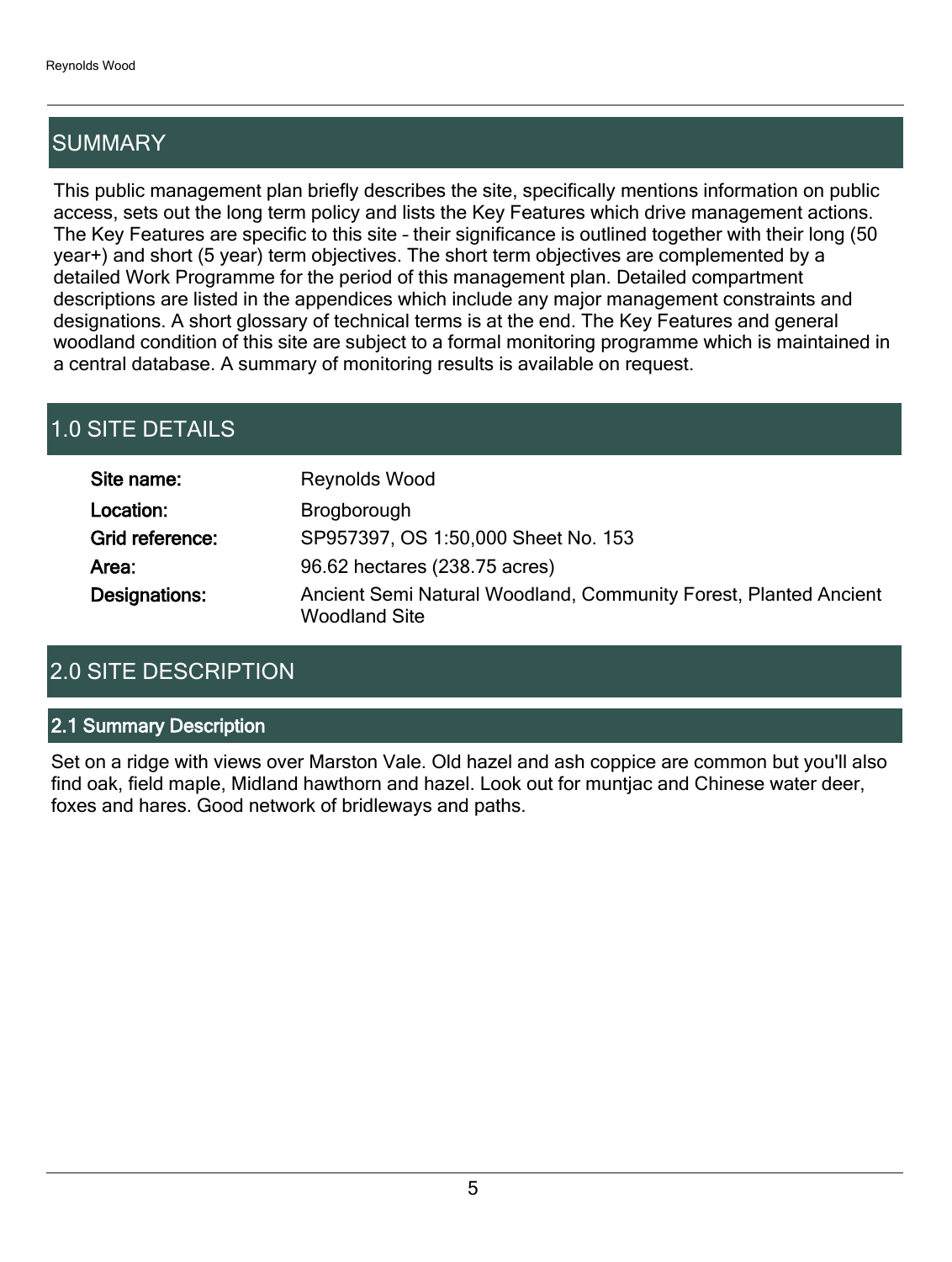#### 2.2 Extended Description

Reynolds wood is a large area of semi natural habitat situated on part of the northern clay ridge of Marston Vale Community Forest area. The site broadly consists of large blocks of mixed broadleaved planting, a substantial area of created meadow and ancient woodland. All these elements are interconnected by many kilometres of hedgerow some of which are of ancient origin. Within this mosaic are several ponds and watercourses. The large area of woodland planting is based on the old woodland community type situated at the northern end of the site - Holcot Wood.

Present day Holcot Wood is mostly ASNW with a small area of 19th century re-colonisation. The two large ponds were dug and pond plants introduced in 1985.

A wet ash, oak, field maple and hazel woodland Holcot Wood has a rich and varied fauna and flora characterised by a largely oak-ash canopy with field maple in the under storey and a shrub layer containing hazel, midland hawthorn, dogwood, spindle and blackthorn. Beech, Norway maple, larch and pine have been planted in some areas.

The field layer is dominated by dogs mercury, bluebell, bramble and pendulous sedge with other woodland species including: wood millet, wood melick, yellow archangel, wood anemone, wood sedge, the soft shield fern - Polystichum aculeatum, early purple orchid, wood sanicle.

The complicated history has given rise to a very diverse structure with areas of mature high forest, over stood ash coppice, recent coppice, pole stage plantings, blackthorn thickets, old rides, one large glade and several ponds.

The Reynolds wood site was planted at a density of 1100 to 1600 trees per Ha between 1993 and 2000. Much of the older planting has good vitality following some early failures in parts due to deer browsing and wind damage. The design of the wood also included several wide woodland rides, which were seeded with a neutral grassland mix. The 11ha meadow was created in 1995 under a MAFF countryside stewardship scheme with the long term aims to become part of a wood pasture system. Grazing began with Hereford cattle in 2012 and the area is under HLS scheme running to 2024.

There is much of historical interest within the site including ancient boundary banks and ditches, varied aged of field boundaries, parish boundaries, Saxon farmstead sites, ridge and furrow and wood banks.

The wood is a significant landscape feature within the Forest of Marston Vale standing on a prominent position at the eastern gateway to the forest.

Management access is via a small side road off the A421 which leads into a hard surfaced tracking running the length of the site.

The key features Are: -ASNW -Informal Public Access -Mixed Habitat Mosaic -Archaeological Features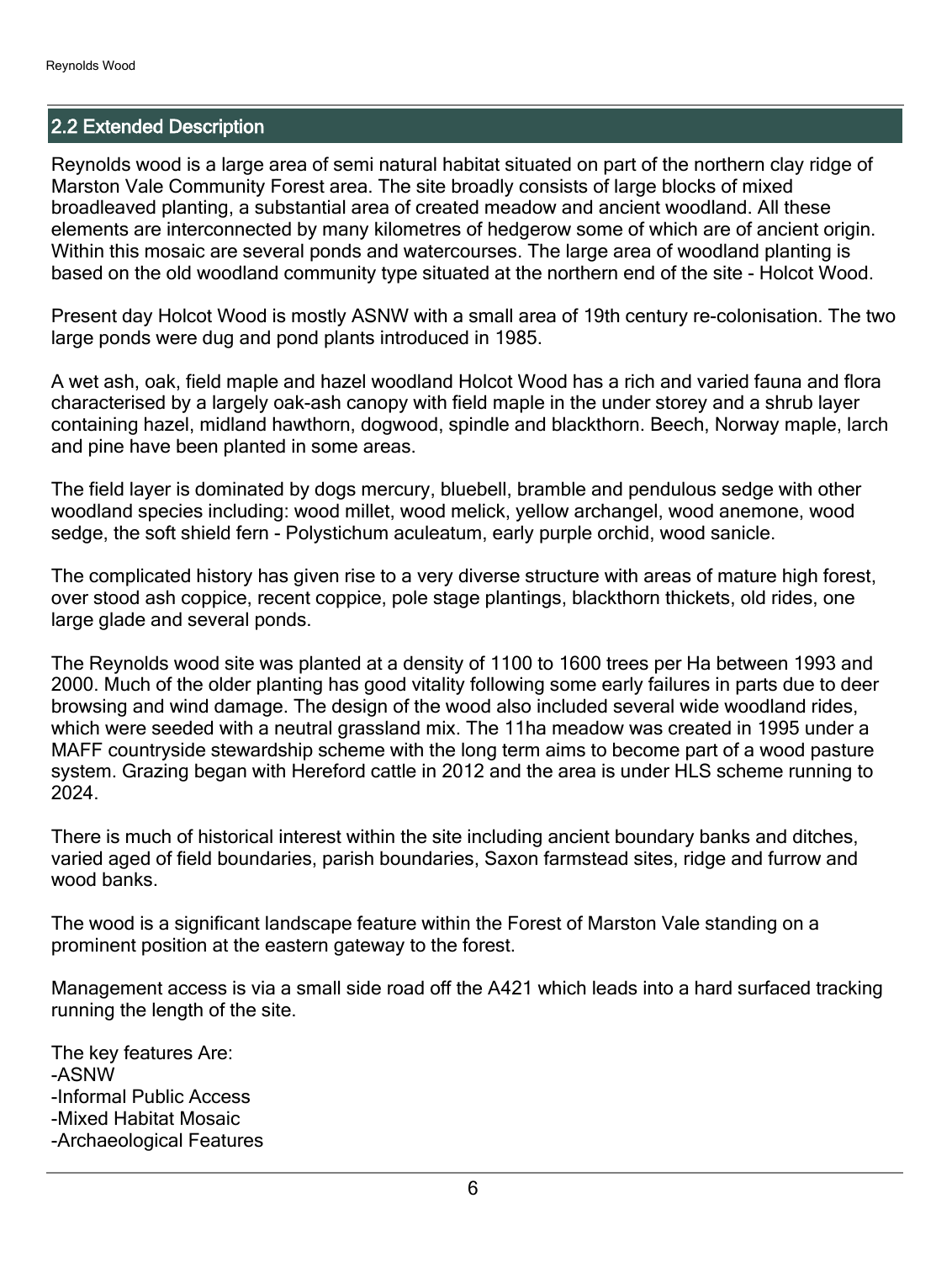## 3.0 PUBLIC ACCESS INFORMATION

#### 3.1 Getting there

Public access can be achieved on foot or bicycle from public rights of way at several points around the site. The nearest parking is the first layby on the left after leaving Brogborough village heading east towards Marston Moretaine/Bedford on the Bedford Rd. From the layby walk along the path leading to the turning for Manor farm/The Granary B&B. Walk over the bridge over the A421 and turn right through a hand gate opposite the phone mast.

A surfaced track runs from the southern end of the site for 2km through the wood to link up with the Bedford to Milton Keynes SUSTRANS cycle route that runs east west through the wood. The SUSTRANS route links up with further surfaced PROW in the wider area. Disabled access off the surfaced track is restricted by wet ground, long distances and steep slopes, Holcot wood can be especially wet. The nearest public toilets are at the Forest of Marston Vale Visitor Centre located next to the village of Marston Moretaine a couple of miles further along he A421 or Bedford Road towards Bedford. Disabled facilities, 9am > 5pm. Regular bus service along the A421 between Bedford and Milton Keynes. For bus times ring Traveline on 08712002233 or visit wwwtraveline.org.uk.

#### 3.2 Access / Walks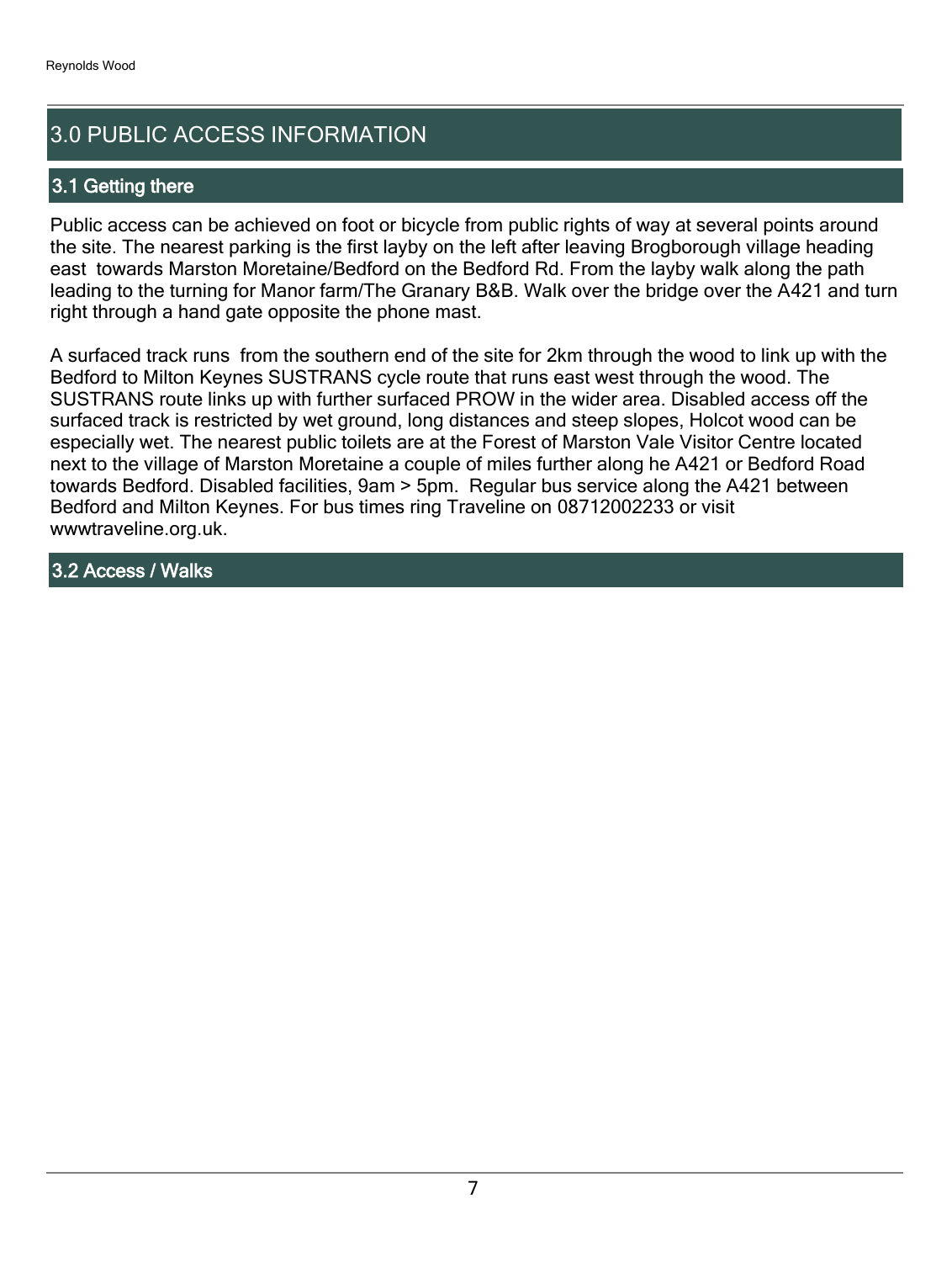## 4.0 LONG TERM POLICY

The long term intention is to develop 1990's planting into high forest with structural and species diversity. Providing a stable and resilient woodland habitat to compliment a wide variety of habitats over the total 98 ha and wider landscape, while at the same time promoting public access and managing the historical/archaeological interest of the site.

Much of Holcot wood has not been actively managed for several decades and the intention is to retain the existing structural diversity that has developed by managing as high forest. Existing rides and the ecologically important grassy glade area in the middle will be managed by a regime of ride edge coppice as needed, mowing and scrub removal.

Ponds throughout the site will be managed on a cyclical basis to retain all valuable stages of a ponds successional development.

The created grassland is to be incorporated into the surrounding areas of woodland to create a mosaic of scrub and wood pasture.

The whole area is to be incorporated, in broad management terms and neighbour/partner cooperation, into the wider network of semi-natural habitats, including Marston Thrift wood, Rectory farm Wood and the restored landfill area. This would create the largest area of semi-natural habitat in Bedfordshire.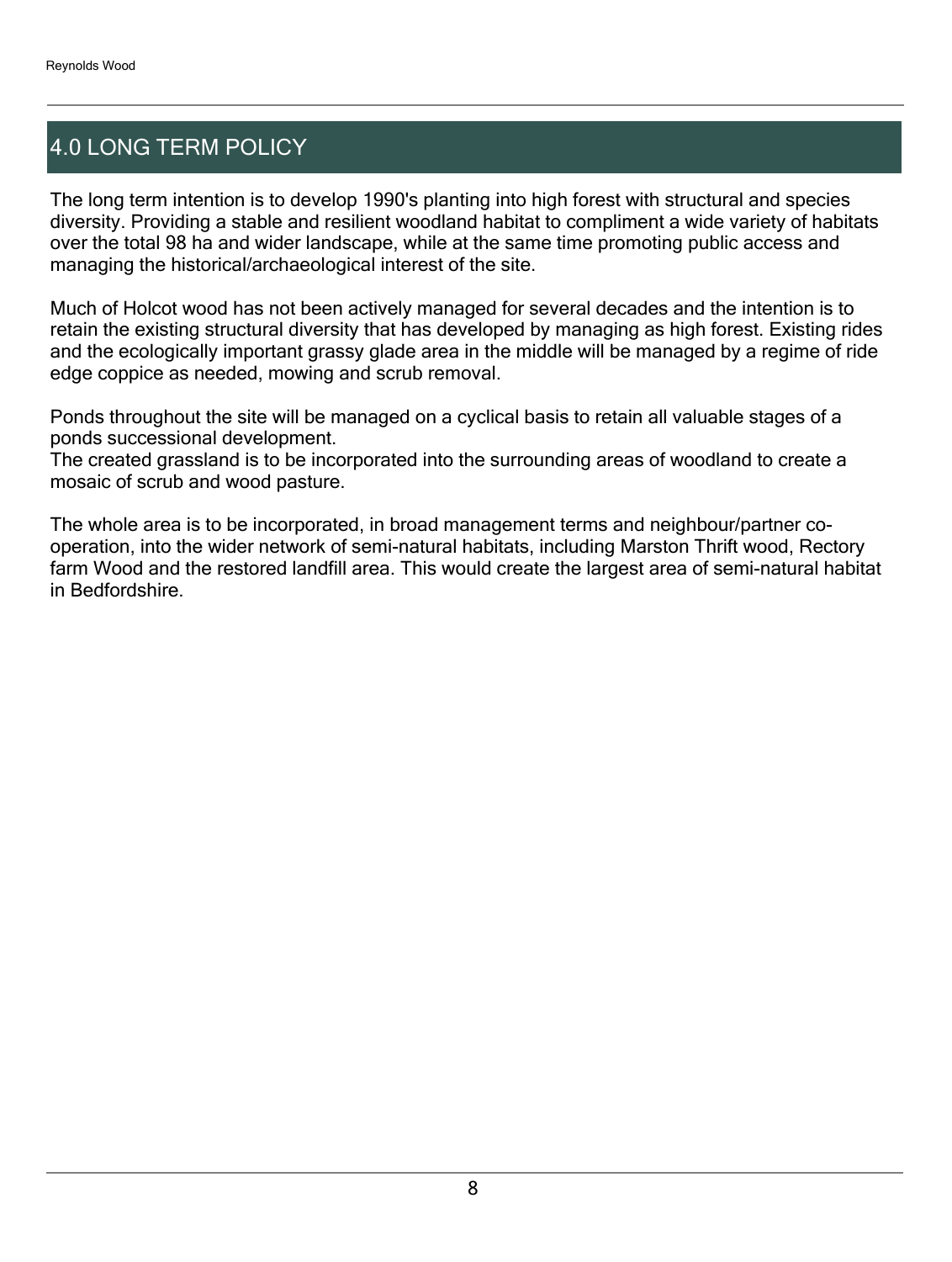## 5.0 KEY FEATURES

The Key Features of the site are identified and described below. They encapsulate what is important about the site. The short and long-term objectives are stated and any management necessary to maintain and improve the Key Feature.

#### 5.1 Ancient Semi Natural Woodland

#### **Description**

Holcot Wood is SNAW comprising ash- field maple - oak woodland with crab apple, aspen, and a mix of shrubs including hazel, dogwood, spindle, midland hawthorn, blackthorn and wayfaring tree. There are some very large coppice stools. Good woodland field layer dominated by bluebell, dogs mercury, wood anemone with yellow archangel, early purple orchid, sanicle, wood sedge, pendulous sedge and county rarity Soft Shield Fern. Within the ancient woodland are many ancillary habitats of note including old ponds, neutral grassland rides and natural streams. In places the boundary of the wood is defined by medieval age wood banks and ditches

#### **Significance**

In Bedfordshire there is only 1% cover of ASNW. Several important BAP species, including several species of bat - Black Hairstreak Butterfly and Soft Shield Fern, have been recorded within the wood. It also has a good diverse ground flora including some areas of unimproved neutral grassland. The wood is an excellent source for woodland species to colonise more recent habitats created by the WT. It is the core of Reynolds Wood - a regionally important new planting site within the Marston Vale Community Forest.

#### Opportunities & Constraints

**Constraints** 

A very wet woodland all year round with fairly steep slopes which can inhibit access for management. At least 1.5km from the nearest public highway.

#### **Opportunities**

The wood is an ideal source of woodland wildlife species for re-colonisation of the areas of new (circa1995>2000) planting surrounding the south, west and when the landfill is restored in the east. A surfaced SUSTRANS route passes along the southern edge of Holcot wood.

#### Factors Causing Change

Deer Pressure Climate change - Pests and Disease

#### Long term Objective (50 years+)

A structurally diverse native broadleaved ASNW, exhibiting areas of high forest, scrub and associated glades, rides, ponds and streams. With a diverse range of associated flora and fauna.

#### Short term management Objectives for the plan period (5 years)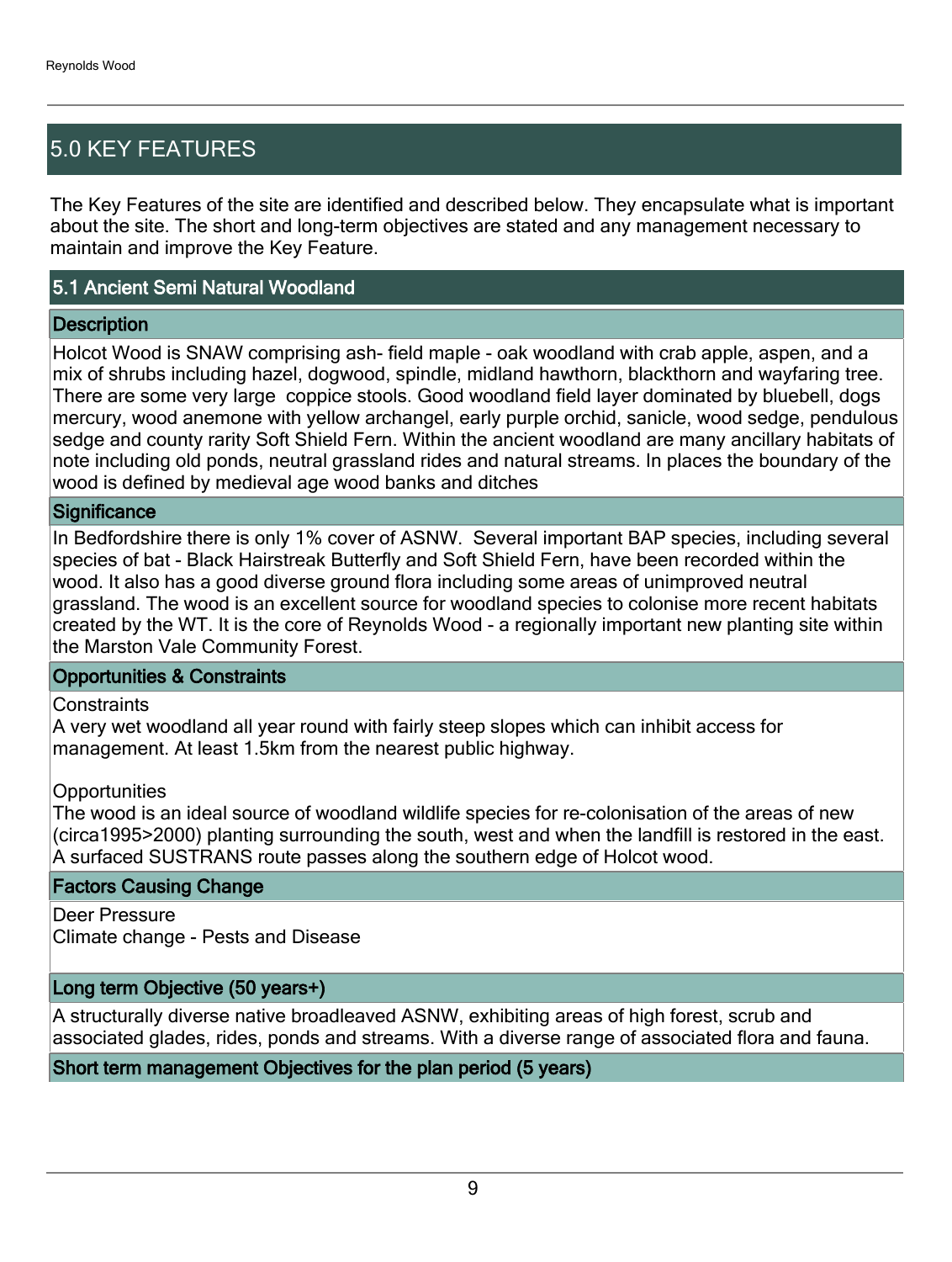Mow all main rides on a 2 zone mowing regime and coppice ride edges (zone 3) as required following annual inspection by Site manager. Triggers for action will be over shading, wetting of rides (muddy sections) or access difficulty (see KF3).

Deer management should continue to take place monitored through biennial Deer impact surveys, with cull guidelines adjusted dependent on evident impact. Deer exclusion plots should be constructed during the plan period to better inform the impact surveys.

Natural regeneration is preferred for recruitment of new trees, however under planting of compartment 5 is desirable to speed up this process in light of ash dieback (hymenoscyphus fraxineus) confirmed on site in late 2014 and the heavily ash dominated canopy in this block, compounded by number of over-stood coppice trees within the canopy. Species mix will be: Hornbeam, cherry, field maple, oak, aspen & crab apple. this should be a phased approach filling in light gaps as they appear at 3m spacing. (wider pacing preferred to allow management access into the compartment. Weed control will be undertaken where needed to aid establishment and deer tubes used to protect from browsing until established. Monitored annually by the site manger.

Ash will be retained as long as possible, but to protect ancient ash coppice stools "in-tact", these should be re-coppiced when the canopy shows greater than 75% dieback. After this point it is reasonable to expect the trees not to recover or be regarded as "tolerant" Stools identified for felling following annual summer inspection by site manager.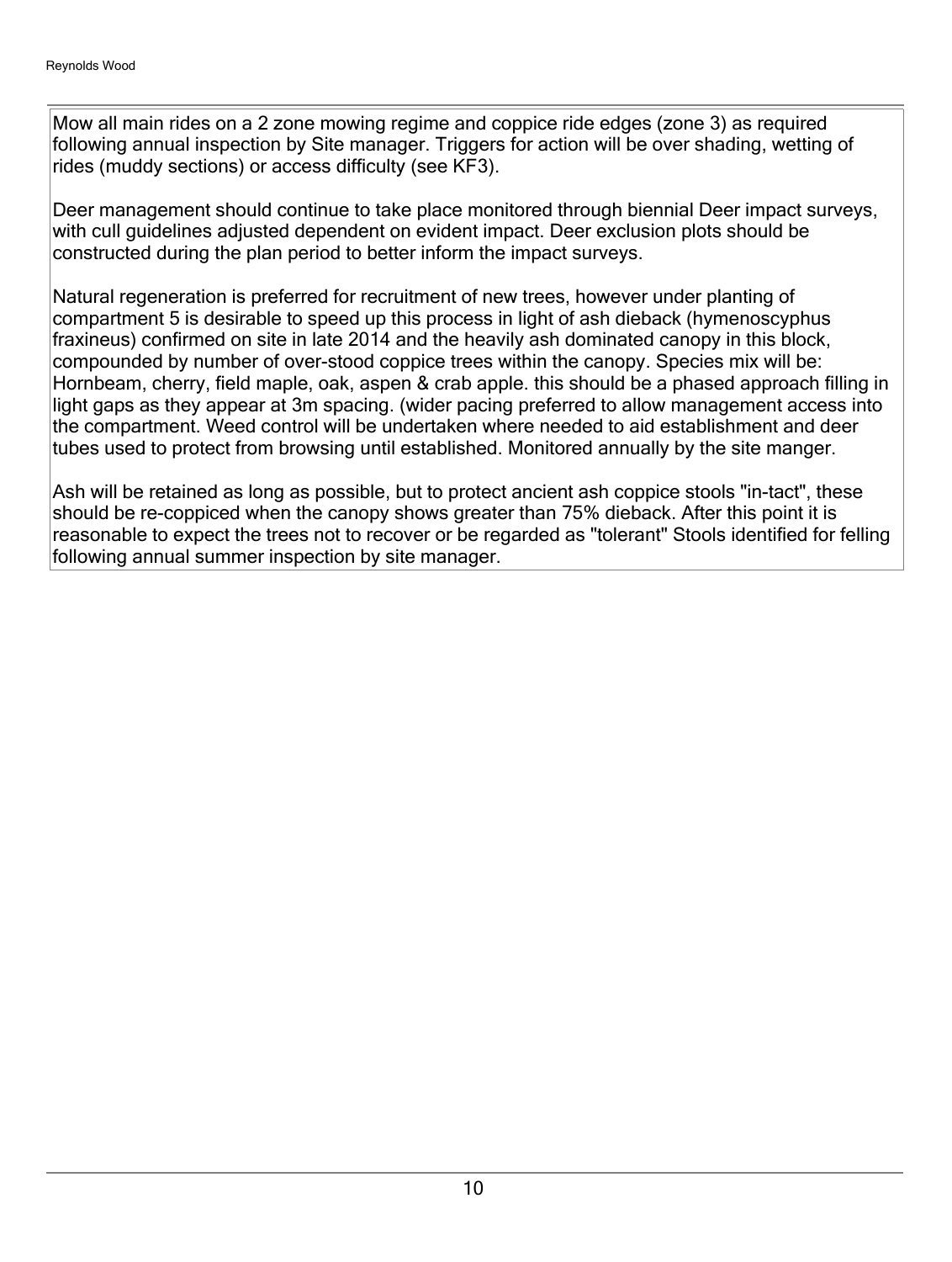#### 5.2 Mixed Habitat Mosaic

#### **Description**

Reynolds wood is a large site (250 acres) containing several features and habitats notable in their own right, but taken together, of great biodiversity importance. A large area within the new wood was seeded, from arable land, as semi-natural grassland. This was originally a separate grazing area but is now (2010) managed as a part of a larger area as wood/wood pasture grazing.

#### **Significance**

Many wildlife species require a range of habitats from shaded woodland to open grassland for aspects of their ecology. The sheer size of Reynolds wood and the mix of habitats it contains will provide a huge range of suitable niche habitats for a wide range of species, especially if it forms part of a wider habitat creation including the FMV planting and restored landfill site.

#### Opportunities & Constraints

#### **Constraints**

The soils can lie very wet restricting management options

High value utilities along the length of the site. (High pressure Gas, mains water & slurry pipe) limiting management options and access for larger machinery, etc.

**Opportunities** 

Potential for land to form part of a much larger (400ha+) semi-natural habitat area as the decommissioned (2013/14) landfill site develops and the Forest of Marston Vale planting at Rectory farm matures.

Factors Causing Change

Climate change - pests and disease Scrub encroachment of open space

#### Long term Objective (50 years+)

A large area of native broadleaved woodland which mirrors the diverse structure of Holcot Wood and retains the present range of other semi natural habitats.

Short term management Objectives for the plan period (5 years)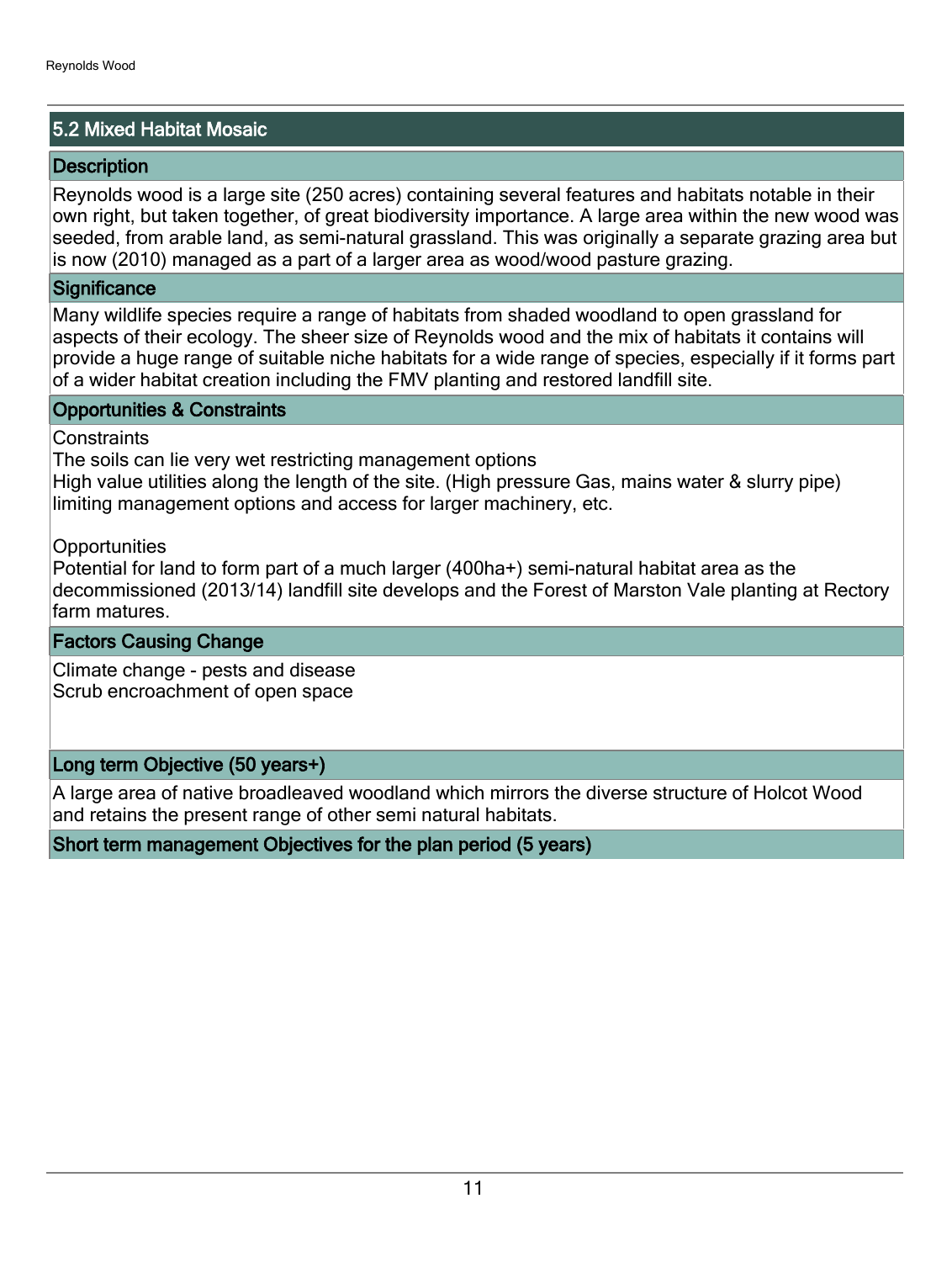Encourage greater structural diversity in well established planting through appropriate thinning operations to stimulate natural regeneration. \*Opportunity to work with FMV to add value to smalldiameter round-wood arising from first thinnings.

Continue grazing in comp 2&3 to diversify grass sward and reduce scrub encroachment of open space (comp 3) and breakup even age structure in in comp 2 without need for human intervention. Level of grazing/ herd size will be monitored though annual visual inspection by the site manager. Ideal stocking density is believed to be between 20 and 30 beasts through the spring and summer. \*Management should not contravene HLS T&Cs as laid out in the agreement with Natural England on file - (2014- 2024)

Rides and open space outside grazing area (including wayleaves) will be maintained through annual mowing in September, once most things have seeded, along side cutting back of scrub/ vegetation as identified in biennial inspection by site manager.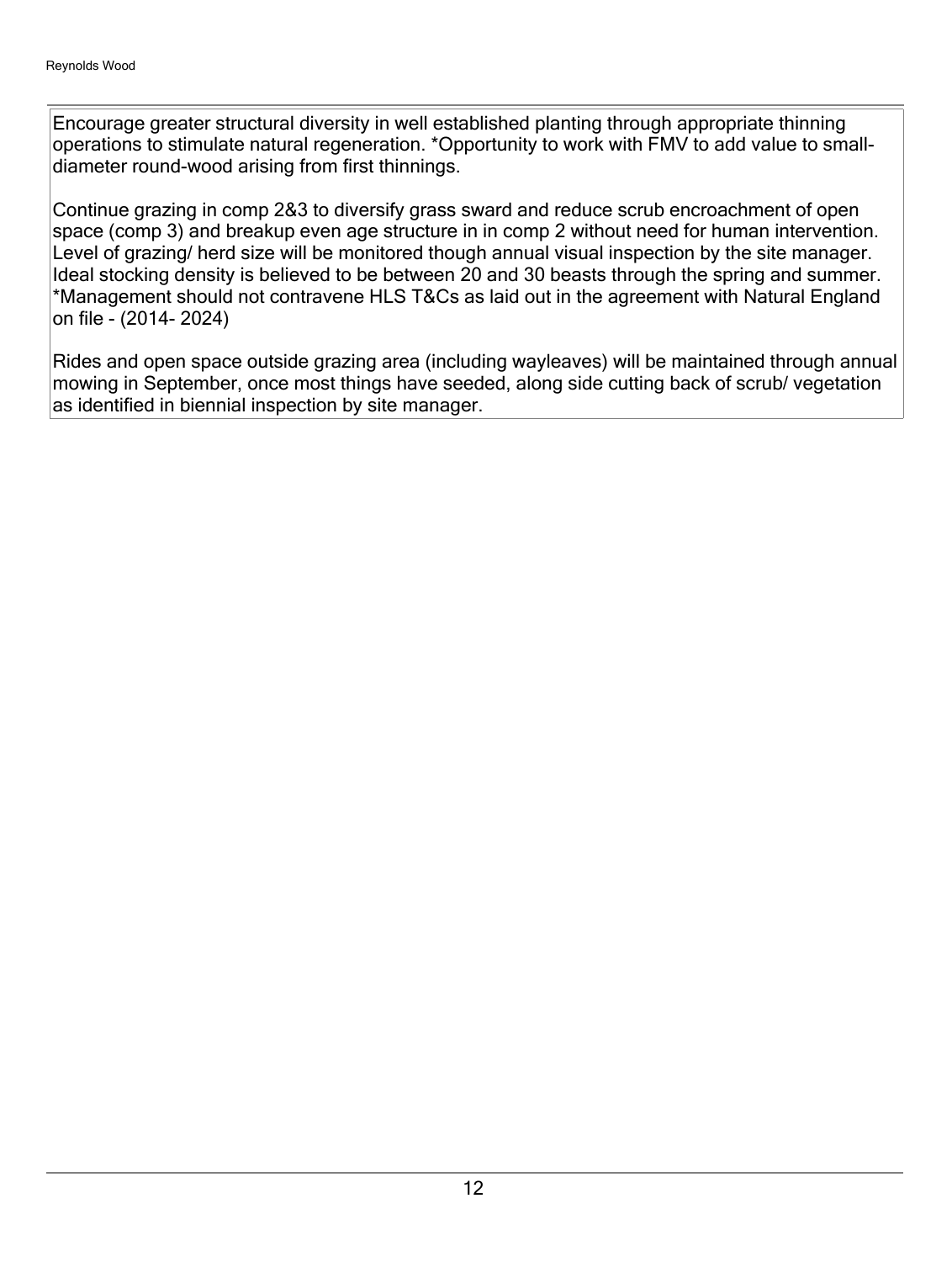#### 5.3 Informal Public Access

#### **Description**

The entire site has a good network of permissive paths, rides and glades. There are also public bridleways and footpaths crossing the site which connect the wood to Brogborough and Cranfield and the wider network in the Vale. Open areas, seats and view points are scattered around the site. The Clay Way, Brogborough Gateway trail and the Bedford / Milton Keynes SUSTRANS route run through the site. A large proportion of the wood occupies the top of the clay ridge that overlooks much of the Marston Vale Community Forest providing views of the Greensand ridge, and central Bedfordshire. The site has the opportunity to become part of an area of over 1000 acres of accessible semi-natural habitat formed by the Forest of Marston Vale planting, Beds CC woodland and the restored landfill site.

#### **Significance**

Very close to the population centres of Milton Keynes, Bedford and it is at the gateway of the MVCF. The site is the largest area of woodland in the Forest of Marston Vale Area

#### Opportunities & Constraints

Constraints

Parking restricted since 2010.

Signposting not effective due to location of site and access points.

The heavy clay soils lie extremely wet in winter.

**Opportunities** 

Very large and can accommodate many people without giving the impression of overcrowding. Likely future access to the east when landfill site is restored as part of 1000 acre accessible area of woodland and semi-natural habitats.

Linked into surfaced PROW network in the Marston Vale area.

On Sustrans route 51

#### Factors Causing Change

scrub encroachment restricting paths changes is surrounding land use affecting (+ve & -ve) access and visitor numbers.

#### Long term Objective (50 years+)

Accessible site welcoming and inviting to a range of visitors. Views will be maintained where possible and the site will provide a valuable wildlife experience, linked into the wider Forest of Marston Vale habitats.

Short term management Objectives for the plan period (5 years)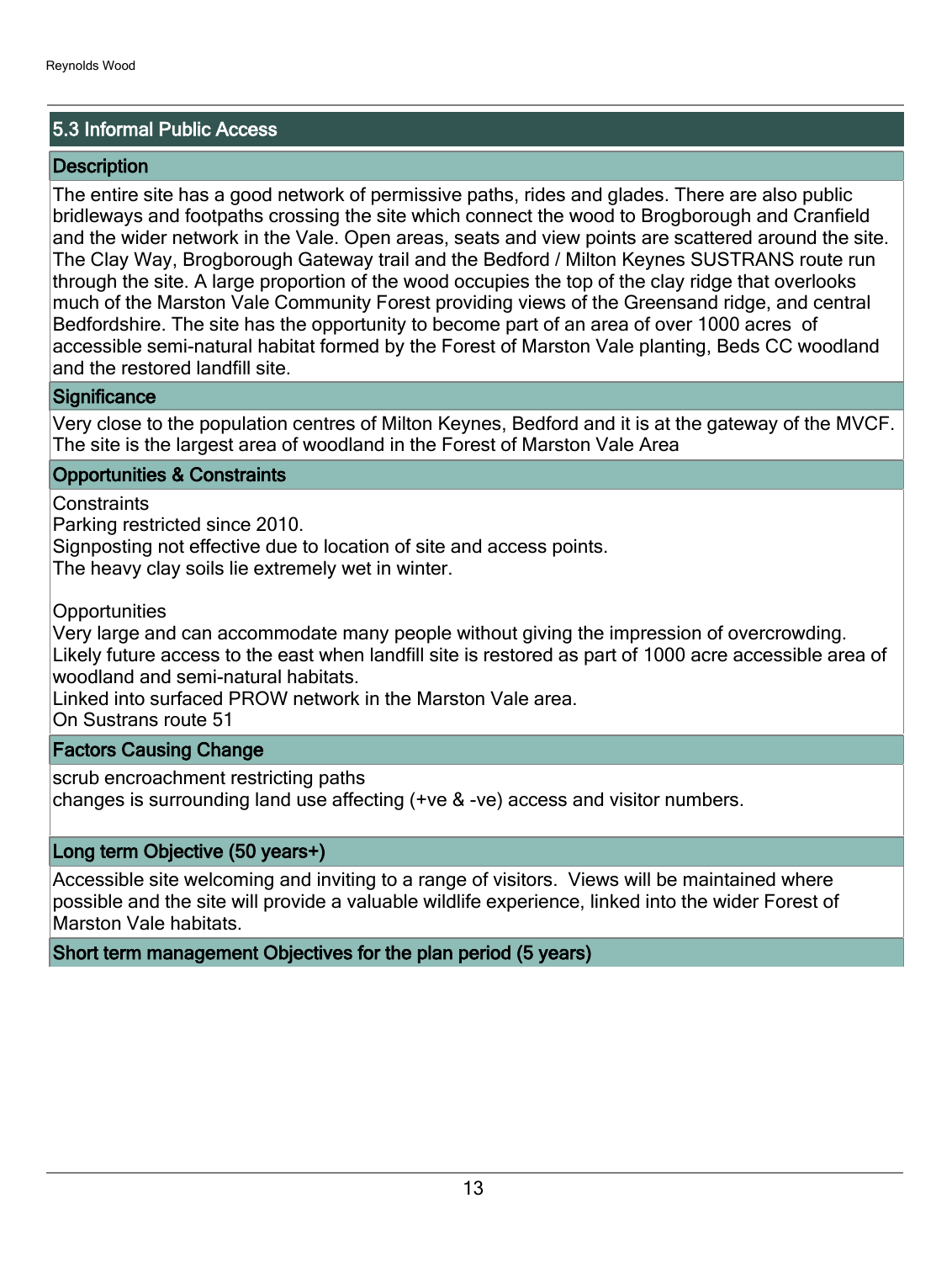Mow ride/path network to minimum of 2 m width three times through the growing season. Maintain all access points and seating and signs to latest WT specifications. Overhanging or obstructive vegetation will be cut back as required and identified through biennial inspection by the Site manager. All managed paths will be safe (see risk assessment for tree safety zones and inspection frequency) and well defined.

Engage with surrounding stake holders where possible to improve visitor offer and link access to surrounding landscape. (likely partners are Central Beds council, Sustrans, FMV, and neighbouring land owners.)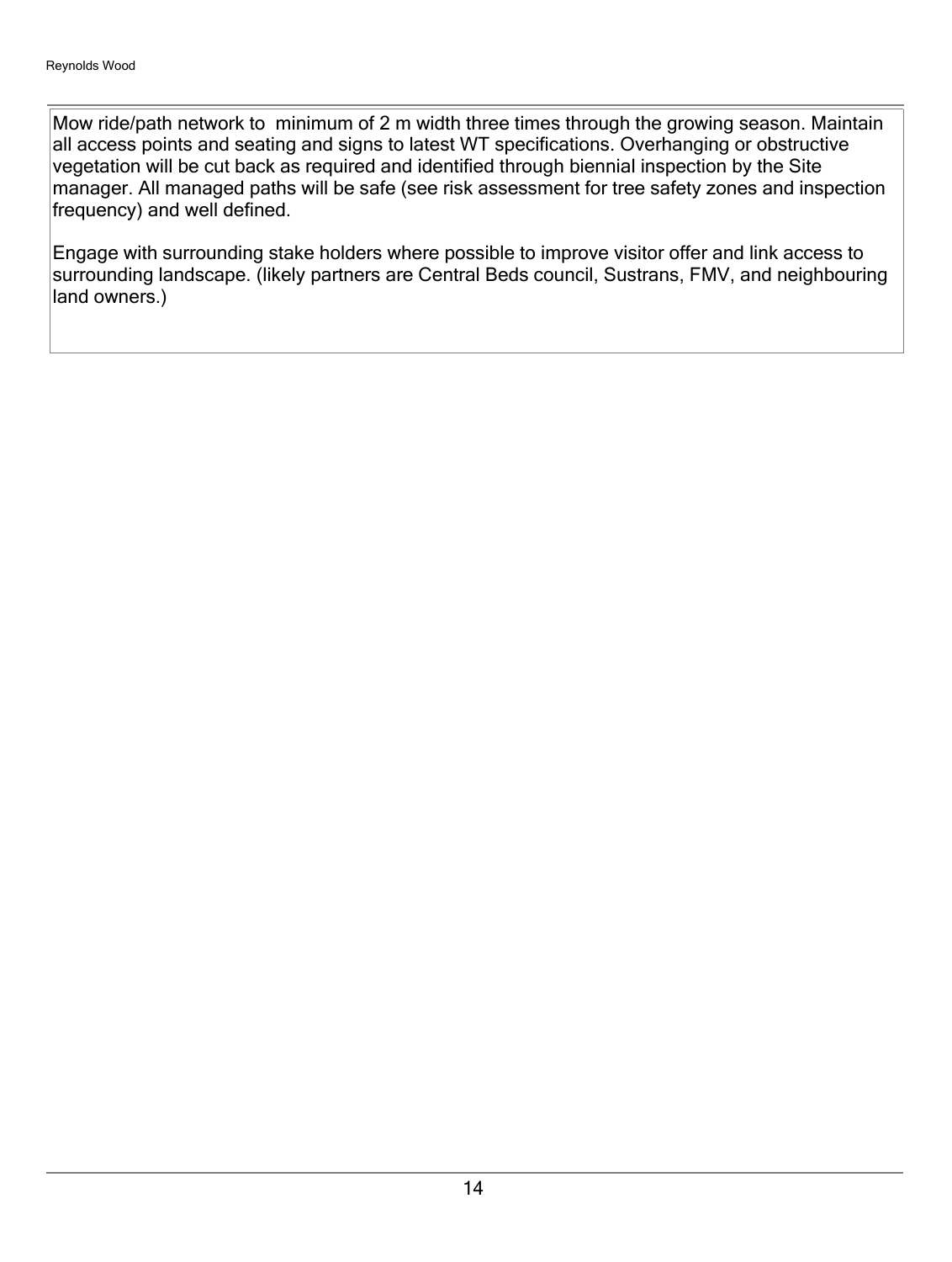#### 5.4 Archaeological Feature

#### **Description**

The site contains much of historical/ archaeological interest. Sites of medieval farmsteads with associated ponds. Medieval ditches and banks associated with the ancient woods. Old parish boundaries and field boundaries from ancient to post enclosure. Small area of ridge & furrow.

#### **Significance**

The site provides an opportunity for study and or preservation of the existing features which are important in the history of this part of Bedfordshire. The woodland will ensure that these features will not be lost in the future

#### Opportunities & Constraints

Constraints.

Maturing woodland may have a negative impact on above ground archaeological features e.g overtopping hedgerows

**Opportunities** 

Woodland will preserve archaeological features from the most damaging impacts of agriculture or development e.g ploughing and other excavations

#### Factors Causing Change

Unintended damage through management of site Visitor pressure

#### Long term Objective (50 years+)

Historical interest undamaged by management intervention

#### Short term management Objectives for the plan period (5 years)

Consult archaeological records before undertaking intervention management and amend if necessary to reduce impact to acceptable level. Consider any visitor enhancements carefully to minimise damage or pressure to sensitive features.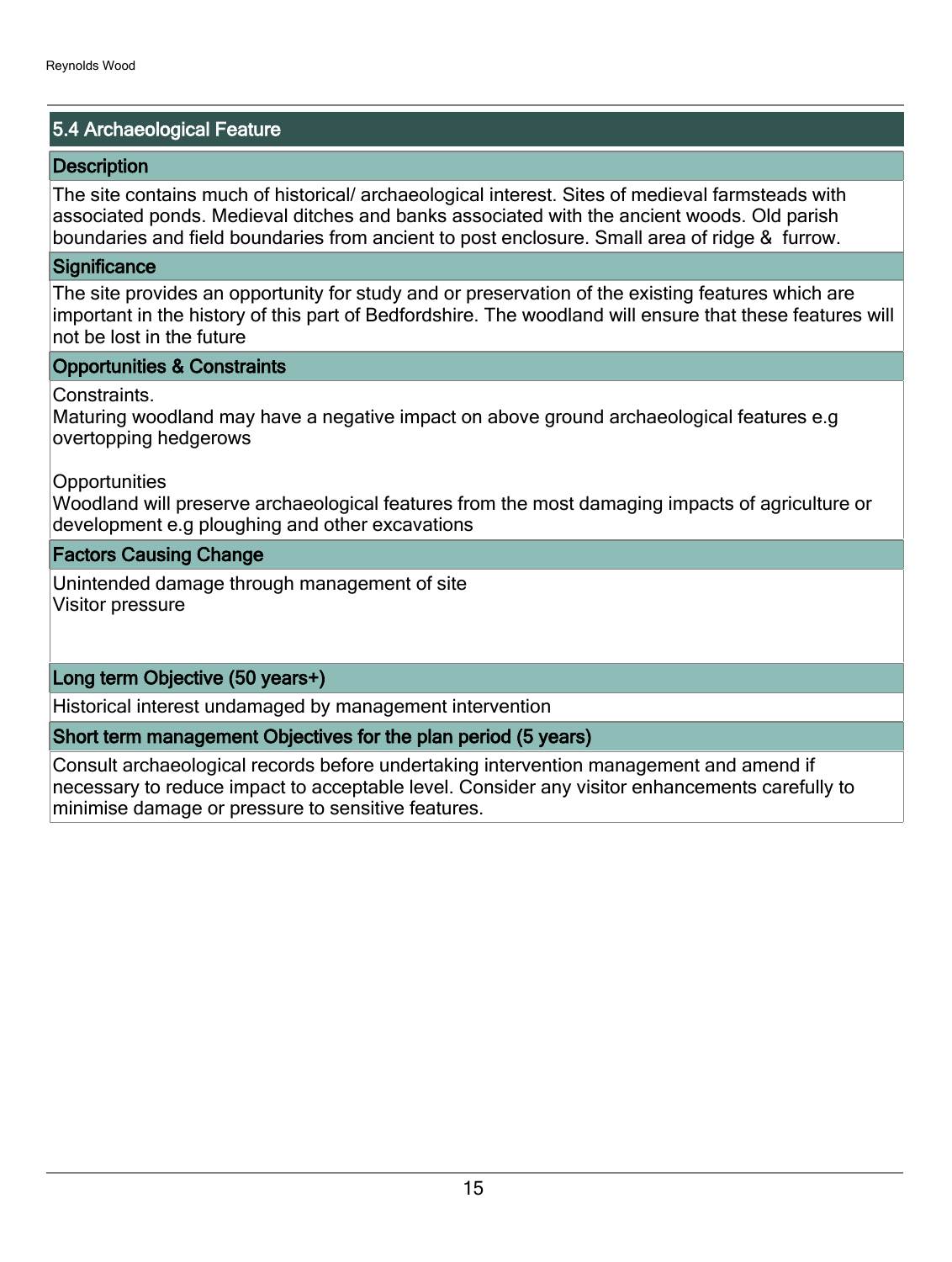| <b>6.0 WORK PROGRAMME</b> |                     |                    |        |  |  |
|---------------------------|---------------------|--------------------|--------|--|--|
| Year                      | <b>Type of Work</b> | <b>Description</b> | Due By |  |  |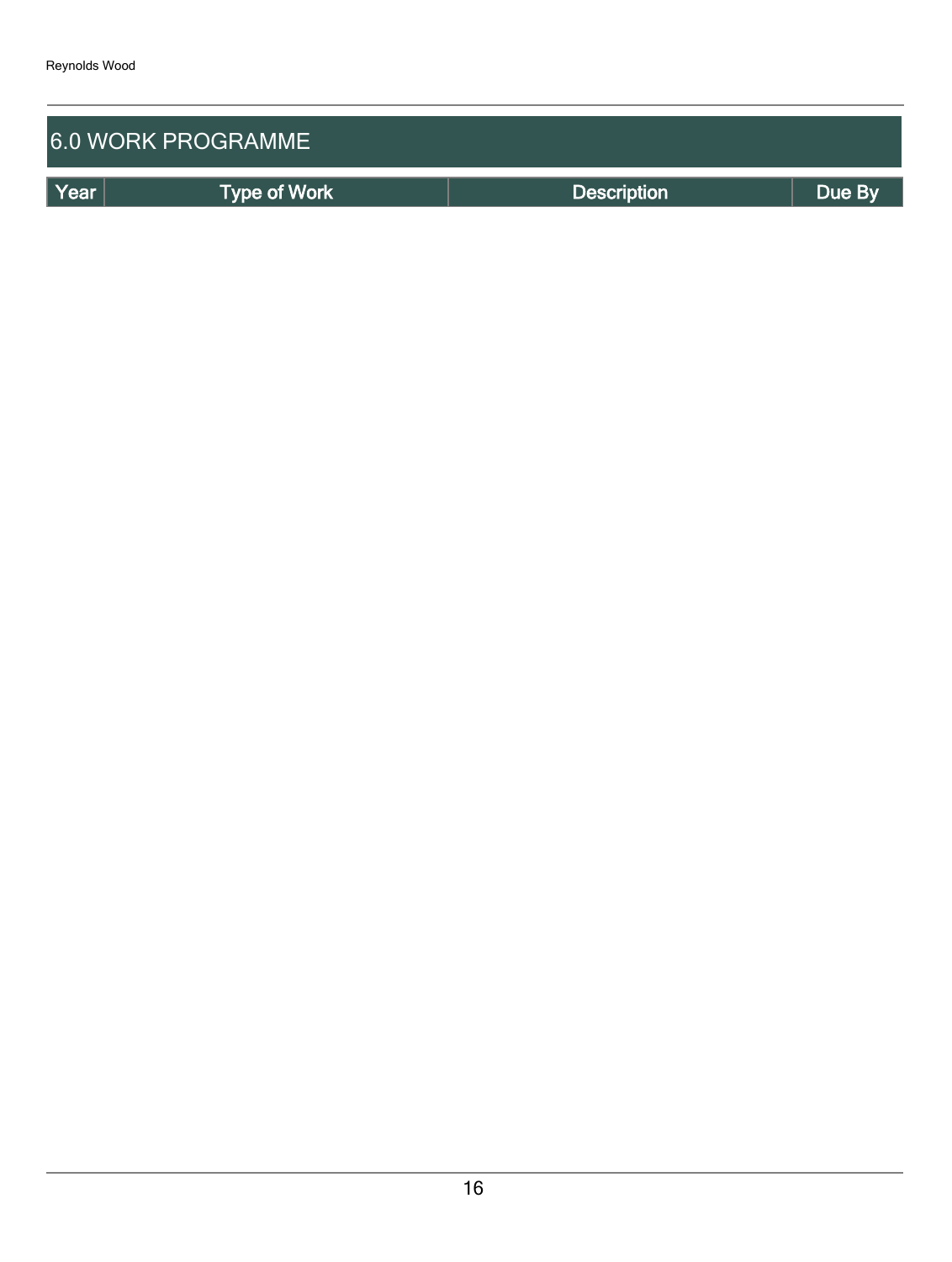## APPENDIX 1: COMPARTMENT DESCRIPTIONS

| Cpt<br>No. | Area<br>(ha) | <b>Main</b><br><b>Species</b>             | Year | <b>Management</b><br>Regime | Major<br><b>Management</b><br><b>Constraints</b>                                                                                      | <b>Key Features</b><br><b>Present</b>                   | <b>Designations</b> |
|------------|--------------|-------------------------------------------|------|-----------------------------|---------------------------------------------------------------------------------------------------------------------------------------|---------------------------------------------------------|---------------------|
| 1a         | 8.29         | Mixed<br>native<br>broadlea<br><b>ves</b> |      | 1993 High forest            | Mostly wet<br>ground/exposed<br>site, Very steep<br>slope/cliff/quarry/ Access, Mixed<br>mine shafts/sink Habitat Mosaic<br>holes etc | Archaeological Community<br>Feature,<br>Informal Public | Forest              |

Broadleaved mixed planting in 1993- 94 comprising ash, field maple, oak, birch and aspen with mixed shrubs. Planting rate 1100 trees per Ha. Tree growth good throughout the compartment with a field layer of bramble and nettle underneath. There is a pond, excavated at planting, in the north eastern corner of the compartment. The ground lies very wet in winter. The surfaced access track continues throughout this compartment to eventually join up with the SUSTRANS route which runs SW > NE through the wood from Milton Keynes to Bedford. The open ground running through the middle is a under a 'wayleave' containing a gas main and a cement slurry pipeline. The cpt has good views over the Marston Vale area.

| 1 <sup>b</sup> | 7.81 | Mixed<br><b>Inative</b><br><b>broadlea</b><br><b>ves</b> | 1993 High forest | Mostly wet<br>ground/exposed Feature,<br>site, Very steep   Informal Public<br>slope/cliff/quarry/ Access, Mixed | Archaeological Community | Forest |
|----------------|------|----------------------------------------------------------|------------------|------------------------------------------------------------------------------------------------------------------|--------------------------|--------|
|                |      |                                                          |                  | mine shafts/sink Habitat Mosaic                                                                                  |                          |        |
|                |      |                                                          |                  | holes etc                                                                                                        |                          |        |

Broadleaved mixed planting in 1993 - 94 comprising ash, field maple, oak, birch and aspen with mixed shrubs. Planting rate 1100 trees per Ha. Tree growth good throughout the compartment with a field layer of bramble and nettle underneath. The ground lies very wet in winter. The surfaced access track continues throughout this cpt to eventually join up with the SUSTRANS route which runs SW > NE through the wood from Milton Keynes to Bedford. The open ground running through the middle is a under a 'wayleave' containing a gas main and a cement slurry pipeline. The cpt also includes the narrow neck of land connecting cpt 1 with the rest of Reynolds Wood. This strip of land has evidence of 'ridge and furrow' along its length.

| l2a | 9.07<br> Mixed<br><b>Inative</b><br> broadlea<br><b>ves</b> |  | 1993 Wood pasture | Mostly wet<br>ground/exposed<br>site: | Archaeological Community<br>Feature.<br>Informal Public<br>Access, Mixed<br>Habitat Mosaic | Forest |
|-----|-------------------------------------------------------------|--|-------------------|---------------------------------------|--------------------------------------------------------------------------------------------|--------|
|-----|-------------------------------------------------------------|--|-------------------|---------------------------------------|--------------------------------------------------------------------------------------------|--------|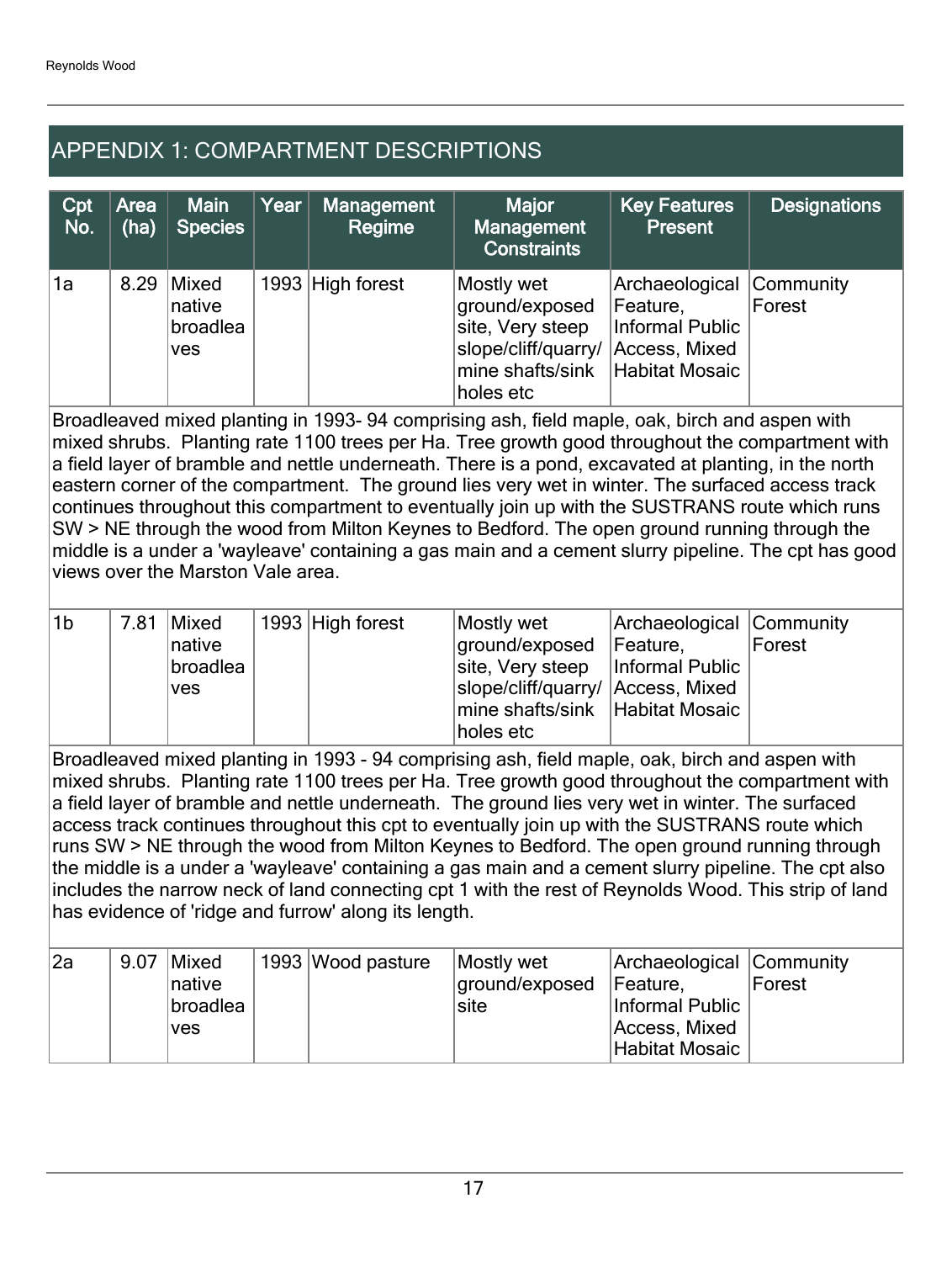Broadleaved mixed planting in 1993 - 94 on the flat top of the hill, comprising ash, field maple, oak, birch and aspen with mixed shrubs. Planting rate 1100 trees per Ha. The ancient parish boundary hedge forms its western border. Sheltered by a neighbouring landowners block of older woodland to the southwest. Tree growth is good throughout the compartment with a field layer of bramble and nettle underneath. There is an old pond with associated older willows in the northern corner of the compartment; this is the site of a medieval farmstead. There is another more recently abandoned farm (1970's) on the SW boundary that contains a couple of ponds along with remains of the buildings. The ground lies very wet in winter. The surfaced access track continues throughout the cpt This cpt forms part of a grazing enclosure (2a, 2b, 3a, 9a) and as such some of the boundaries have been fenced. The boundary with cpt 3a is not clearly defined and will become less visible as the woodland edge creeps out into the meadow.

| 2b | 9.00 Mixed      | 1993 Wood pasture | Archaeological Community |        |
|----|-----------------|-------------------|--------------------------|--------|
|    | <b>Inative</b>  |                   | Feature.                 | Forest |
|    | <b>broadlea</b> |                   | Informal Public          |        |
|    | <b>ves</b>      |                   | Access, Mixed            |        |
|    |                 |                   | Habitat Mosaic           |        |

Broadleaved mixed planting in 1996-97 at the bottom of the hill, comprising ash, field maple, oak, birch and aspen with mixed shrubs. Planting rate 1100 trees per Ha. The ancient parish boundary hedge forms its eastern border. There is a small area (0.5ha) of ASNW in the NE corner. Tree growth is good throughout the compartment, although it suffered in the early years with deer damage, with a field layer of bramble and nettle underneath. There is a pond in the cpt created at the same time as the planting. This cpt forms part of a grazing enclosure (2a, 2b, 3a, 9a) and as such some of the boundaries have been fenced. The boundary with cpt 3a is not clearly defined and will become less visible as the woodland edge creeps out into the meadow.

| 3a | $11.43$ Open | . 1994  Non-wood | Archaeological Community |        |
|----|--------------|------------------|--------------------------|--------|
|    | ground       | habitat          | Feature,                 | Forest |
|    |              |                  | Informal Public          |        |
|    |              |                  | Access, Mixed            |        |
|    |              |                  | Habitat Mosaic           |        |

Meadow creation area sown in 1994 with a conservation grass mix. Large swaths of the meadow were affected by cement slurry pipe relaying in 1999. There is public access through the meadow and good views to the east and south into the Marston Vale. Area is under a HLS agreement running to 2024.

| 4a | $14.42$ Mixed<br>Inative      | 1993 High forest | Mostly wet<br>ground/exposed | Archaeological Ancient Semi<br>Feature,              | Natural |
|----|-------------------------------|------------------|------------------------------|------------------------------------------------------|---------|
|    | <b>broadlea</b><br><b>ves</b> |                  | ∣site                        | Informal Public Woodland,<br>Access, Mixed Community |         |
|    |                               |                  |                              | Habitat Mosaic Forest                                |         |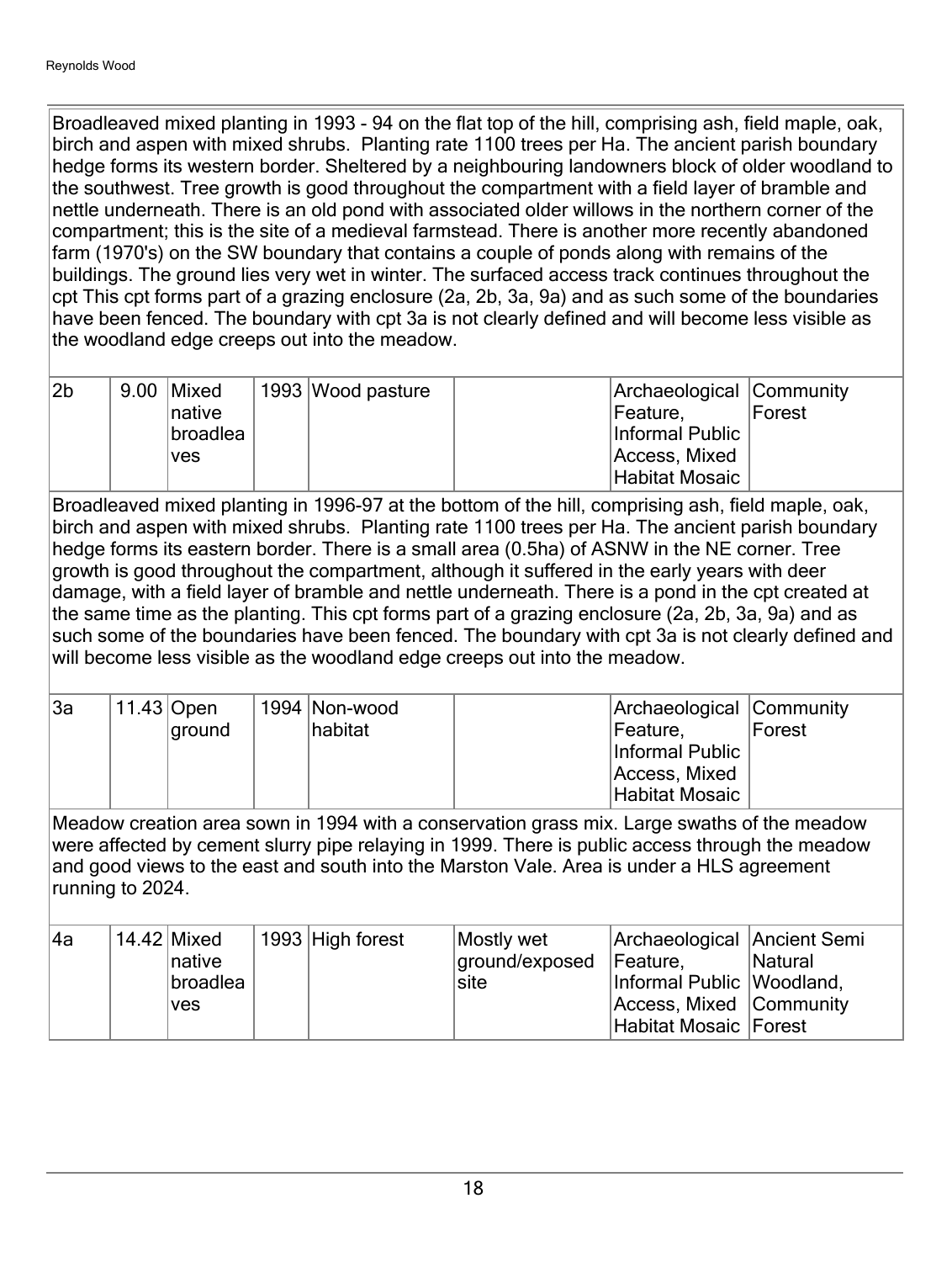Planted 1993-94. A mix of broadleaved species - oak, ash, birch, field maple, sallow, hazel, wayfaring tree, dog rose, thorn, guelder rose at 1100/ha. Generally good growth throughout on the very wet soils, although some areas heavily affected by deer browsing. Good views to the south. Apart from the southern end most of the cpt is enclosed by a fence as one of the two grazing enclosures in the wood. Contains an old pond (we share with a neighbour) at the SE corner of the grazing enclosure. SUSTRANS route runs up the eastern edge along the boundary with our neighbour, another bridle way runs N > S along the eastern edge and a footpath SW > NE through the middle.

| l4b | $10.66$ Mixed   | 1993 High forest | Mostly wet     | Archaeological Ancient Semi |         |
|-----|-----------------|------------------|----------------|-----------------------------|---------|
|     | Inative         |                  | ground/exposed | Feature,                    | Natural |
|     | <b>broadlea</b> |                  | siite          | Informal Public Woodland,   |         |
|     | <b>ves</b>      |                  |                | Access, Mixed Community     |         |
|     |                 |                  |                | Habitat Mosaic Forest       |         |

Planted 1993-94. A mix of broadleaved species - oak, ash, birch, field maple, sallow, hazel, wayfaring tree, doge rose, thorn, guelder rose at 1100/ha. Generally good growth throughout on the very wet soils, although some areas heavily affected by deer browsing. Good views to the east. The whole cpt is enclosed by a fence as one of the two grazing enclosures in the wood.

| <b>5a</b> | 7.90 Ash | High forest | Mostly wet<br>ground/exposed Feature,<br>site | Archaeological Ancient Semi<br>Informal Public Woodland,<br>Access, Mixed Community<br>Habitat Mosaic Forest | <b>Natural</b> |
|-----------|----------|-------------|-----------------------------------------------|--------------------------------------------------------------------------------------------------------------|----------------|
|-----------|----------|-------------|-----------------------------------------------|--------------------------------------------------------------------------------------------------------------|----------------|

Holcot Wood. An area of ancient semi natural woodland exhibiting signs of past management as coppice with standards. Oak standards established around mid 19th century as well as a number of large ash stools make up the canopy. The species which make up the under storey include hazel and hawthorn with blackthorn becoming abundant in the NW of the cpt. A rich ground flora of dog's mercury with bluebell exists with some sedge and willow herb. Bramble is abundant in much of the compartment.

| Access, Mixed<br>Habitat Mosaic | 5b | 3.43 Oak | (pedunc<br>ulate) | High forest | Mostly wet<br>ground/exposed<br>∣site | Archaeological Ancient Semi<br>Feature,<br>Informal Public Woodland | <b>Natural</b> |
|---------------------------------|----|----------|-------------------|-------------|---------------------------------------|---------------------------------------------------------------------|----------------|
|---------------------------------|----|----------|-------------------|-------------|---------------------------------------|---------------------------------------------------------------------|----------------|

Holcot Wood. An area of ancient semi natural woodland exhibiting signs of past management as coppice with standards. Oak standards established around mid 19th century as well as a number of large ash stools make up the canopy. The species which make up the under storey include hazel and hawthorn. A rich ground flora of dog's mercury with bluebell exists with some sedge and willow herb. Bramble is abundant in much of the compartment. There is a pond in the centre on the compartment and a feature in the NW of the compartment that may be intended as ponds or as a result of historic quarrying. There is a partial3.43 clearing running N > S through the western end of the compartment as a result of cement and gas main laying.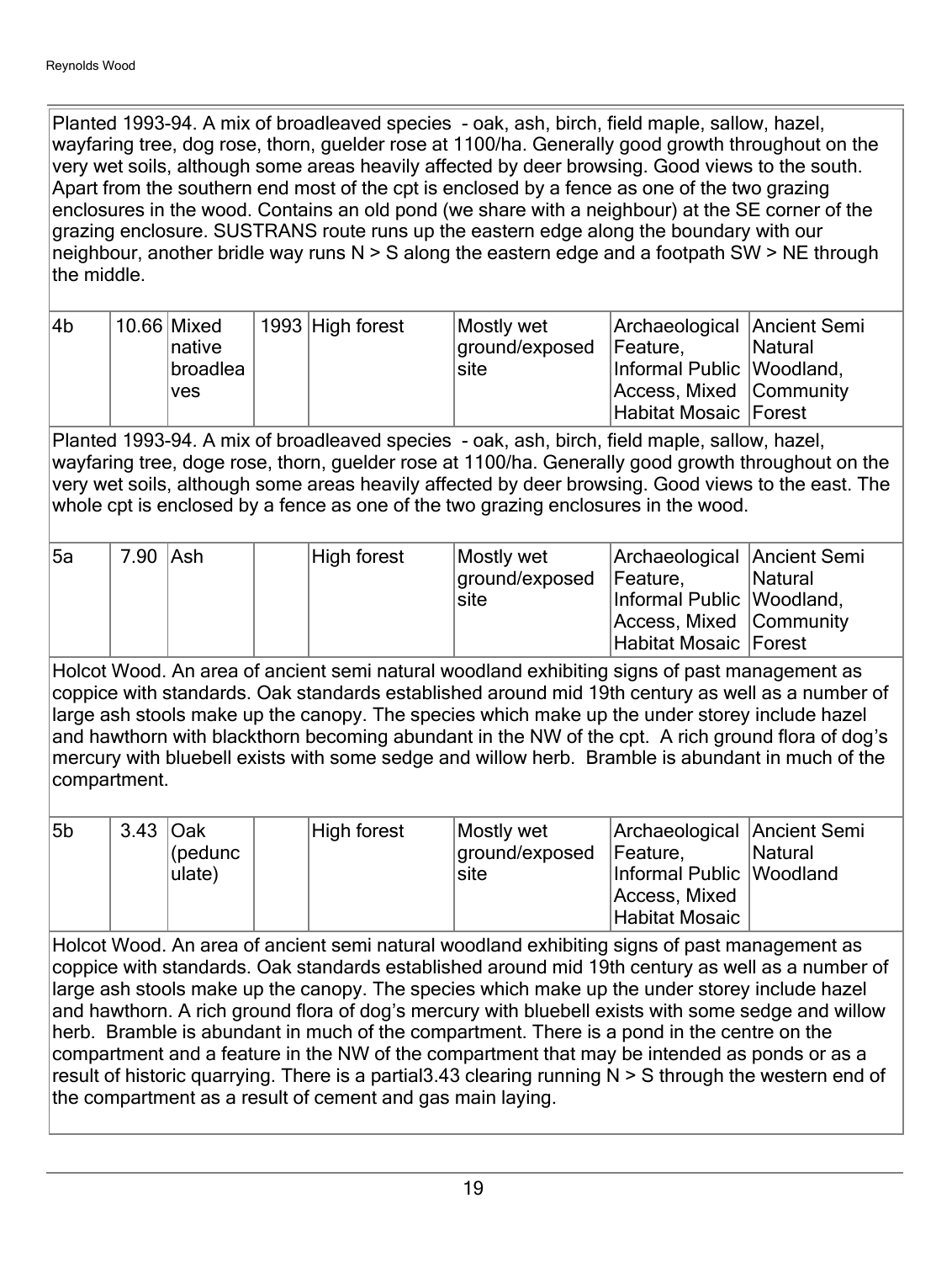| 5c | 6.02 Oak | $ $ (pedunc<br>ulate) | High forest | Mostly wet<br>ground/exposed<br>Isite | Archaeological Ancient Semi<br>Feature.<br>Informal Public Woodland,<br>Access, Mixed Community | <b>Natural</b> |
|----|----------|-----------------------|-------------|---------------------------------------|-------------------------------------------------------------------------------------------------|----------------|
|    |          |                       |             |                                       |                                                                                                 |                |
|    |          |                       |             |                                       | Habitat Mosaic Forest                                                                           |                |

Holcot Wood. An area of ancient semi natural woodland exhibiting signs of past management as coppice with standards. Oak standards established around mid 19th century as well as a number of large ash stools make up the canopy. The species which make up the under storey include hazel and hawthorn. A rich ground flora of dog's mercury with bluebell exists with some sedge and willow herb. Bramble is abundant in much of the compartment. There are also examples of beech, walnut and Lombardy poplar indicating past management practices. On the southern edge small scale excavations are evidence of historical mineral digging (now taken over by badgers).

| 16a | <b>1.20 INULL</b> | 1985 Non-wood<br> habitat | Mostly wet<br>ground/exposed<br>site | Archaeological Ancient Semi<br>Feature,<br>Informal Public   Woodland,<br>Access, Mixed Community | Natural |
|-----|-------------------|---------------------------|--------------------------------------|---------------------------------------------------------------------------------------------------|---------|
|     |                   |                           |                                      | Habitat Mosaic   Forest                                                                           |         |

Holcot Wood. Large woodland glade in the heart of Holcot wood which may go back hundreds of years and be associated with past cultivation. Plant species in this area include yellow rattle, hemp agrimony, wild carrot, black knapweed. The area is further enhanced by two ponds at the eastern end formed by artificial damming of the valley in 1985. These ponds exhibit gently shelving sides and a good assemblage of introduced floating, emergent and marginal vegetation. Could be very valuable for amphibian and insect species if the fish (Rudd) population is kept down.

| '7a |  | 2.79  NULL | $\vert$ 1983 High forest | Mostly wet<br>ground/exposed<br>site | Archaeological Ancient Semi<br>Feature.<br>Informal Public  Woodland, | <b>Natural</b> |
|-----|--|------------|--------------------------|--------------------------------------|-----------------------------------------------------------------------|----------------|
|     |  |            |                          |                                      | Access, Mixed Community                                               |                |
|     |  |            |                          |                                      | Habitat Mosaic Forest                                                 |                |

Holcot Wood. Area of conifer (very few) and mixed broadleaves planted on an area cleared due to Dutch elm disease in 1983, occasional mature oak. Past use as pheasant rearing area. Little understory but there is some woodland ground flora outside the pheasant rearing area, bluebell/ sedges and bramble.

| 8a | 0.78 Oak | $ $ (pedunc<br>ulate) | High forest | Mostly wet<br>ground/exposed<br>∣site | Archaeological Ancient Semi<br>Feature.<br>Informal Public Woodland,<br>Access, Mixed Community<br>Habitat Mosaic Forest | <b>Natural</b> |
|----|----------|-----------------------|-------------|---------------------------------------|--------------------------------------------------------------------------------------------------------------------------|----------------|
|----|----------|-----------------------|-------------|---------------------------------------|--------------------------------------------------------------------------------------------------------------------------|----------------|

Area dominated by mid 19th century Oak with hazel and thorn understory. Higher percentage of mature ash along southern edge. Occasional larch still present, possible nurse crop? Suggestions from records that this may have been an area under some form of agricultural management (wood pasture?) or cleared of diseased elm and replanted.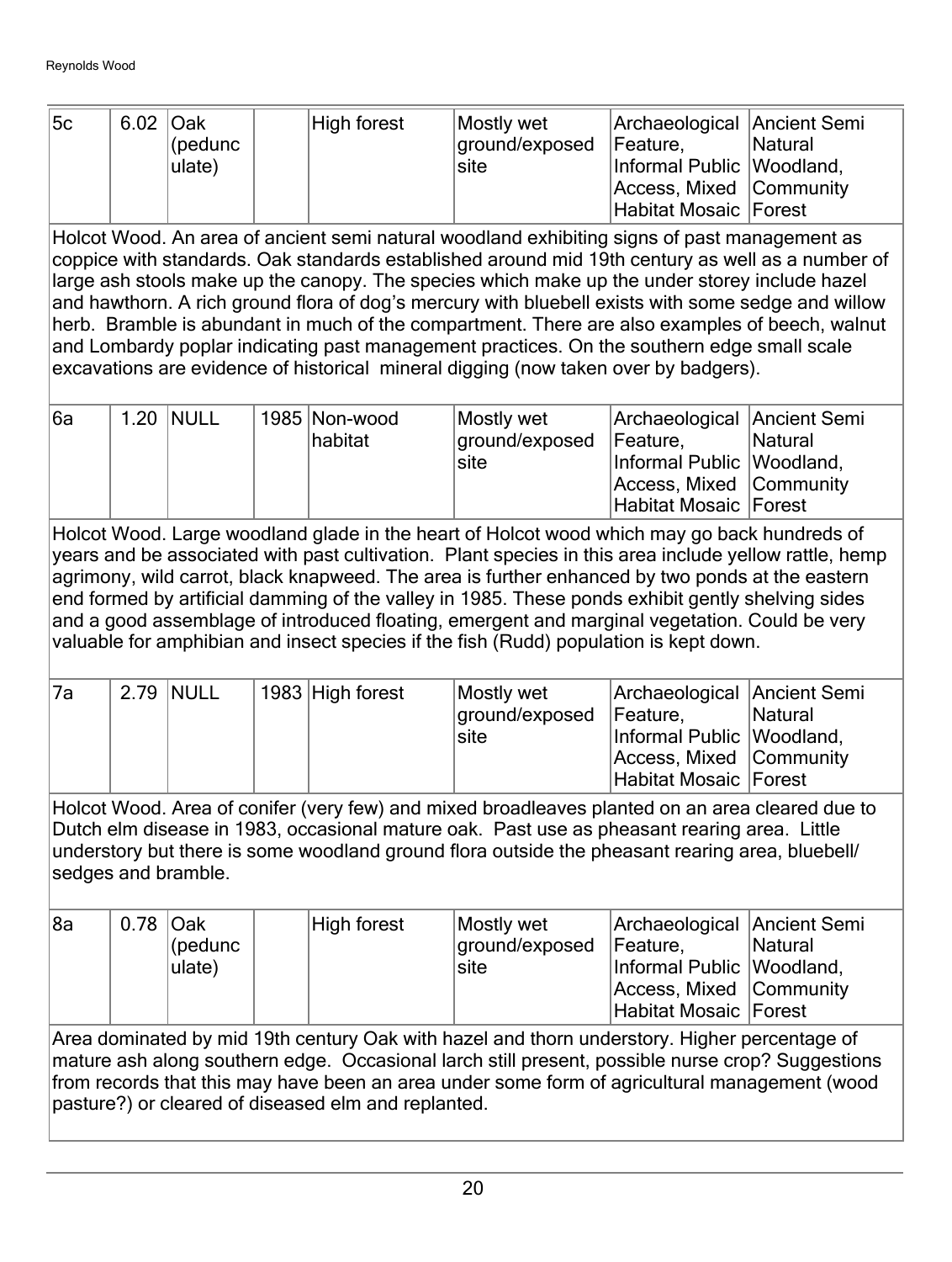| 8b                                                                                                                                                                                                                                                                                                                                                                                                                                                                                                  |                                                                                                                                                                                                                                                                       | 0.76 NULL |  | High forest  | Mostly wet<br>ground/exposed<br>site | Archaeological Ancient Semi<br>Feature,<br>Informal Public   Woodland,<br>Access, Mixed Community<br><b>Habitat Mosaic Forest</b> | <b>Natural</b> |  |  |
|-----------------------------------------------------------------------------------------------------------------------------------------------------------------------------------------------------------------------------------------------------------------------------------------------------------------------------------------------------------------------------------------------------------------------------------------------------------------------------------------------------|-----------------------------------------------------------------------------------------------------------------------------------------------------------------------------------------------------------------------------------------------------------------------|-----------|--|--------------|--------------------------------------|-----------------------------------------------------------------------------------------------------------------------------------|----------------|--|--|
|                                                                                                                                                                                                                                                                                                                                                                                                                                                                                                     | Area dominated by mid 19th century Oak. Suggestions from records that this may have been an<br>area under some form of agricultural management (wood pasture?) or cleared of diseased elm and<br>replanted. Sparse understory of regenerating elm and ash with thorn. |           |  |              |                                      |                                                                                                                                   |                |  |  |
| l9a                                                                                                                                                                                                                                                                                                                                                                                                                                                                                                 |                                                                                                                                                                                                                                                                       | 3.06 NULL |  | Wood pasture |                                      | Archaeological Community<br>Feature,<br>Informal Public<br>Access, Mixed<br><b>Habitat Mosaic</b>                                 | Forest         |  |  |
| Area adjacent to Holcot wood left for natural regeneration which now contains several thousand<br>stems of native species per ha (oak, ash, field maple, crab apple, hawthorn, blackthorn, willow, etc).<br>Was originally fenced against deer and rabbits. A public bridleway runs along the northern edge<br>between it and Holcot wood and SUSTRANS route runs along the southern edge. The northern<br>boundary is fenced as it is part of the grazing enclosure formed by cpts 2a, 2b, 3a, 9a. |                                                                                                                                                                                                                                                                       |           |  |              |                                      |                                                                                                                                   |                |  |  |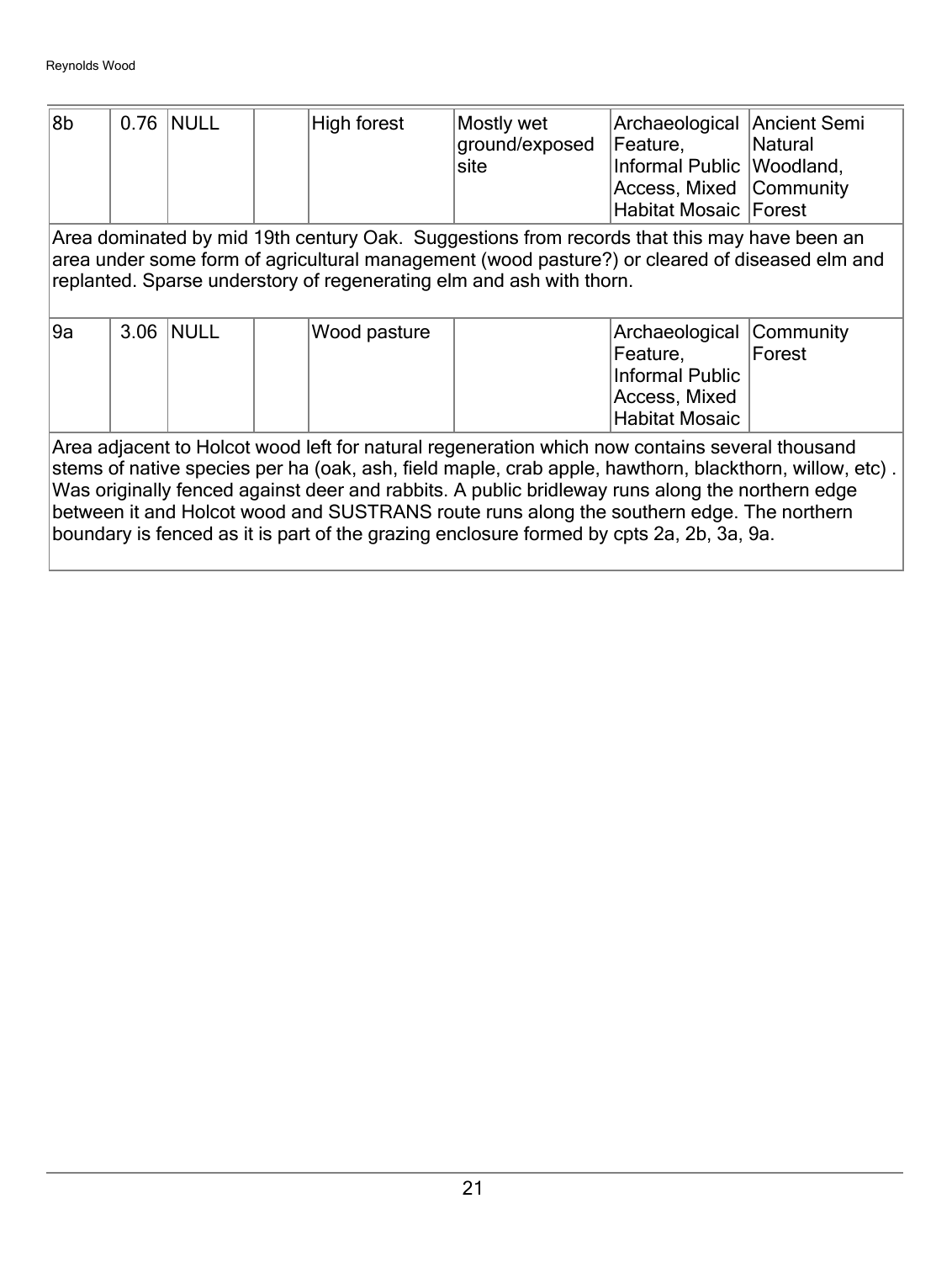## **GLOSSARY**

#### Ancient Woodland

Ancient woods are defined as those where there has been continuous woodland cover since at least 1600 AD. In Scotland ancient woods are defined strictly as sites shown as semi-natural woodland on the 'Roy' maps (a military survey carried out in 1750 AD, which is the best source of historical map evidence) and as woodland all subsequent maps. However, they have been combined with long-established woods of semi-natural origin (originating from between 1750 and 1860) into a single category of Ancient Semi-Natural Woodland to take account of uncertainties in their identification. Ancient woods include Ancient Semi-Natural Woodland and plantations on Ancient Woodland Sites (see below). May support many species that are only found in ancient woodland.

#### Ancient Semi - Natural Woodland

Stands in ancient woods defined as those consisting predominantly of native trees and shrubs that have not obviously been planted, which have arisen from natural regeneration or coppice regrowth.

#### Ancient Woodland Site

Stands in ancient woods that have been converted to plantations, of coniferous, broadleaved or mixed species, usually for timber production, including plantations of native species planted so closely together that any semi-natural elements of the understorey have been suppressed.

#### Beating Up

Replacing any newly planted trees that have died in the first few years after planting.

#### **Broadleaf**

A tree having broad leaves (such as oak) rather than needles found on conifers (such as Scots pine).

#### **Canopy**

The uppermost layer of vegetation in a woodland, or the upper foliage and branches of an individual tree.

#### Clearfell

Felling of all trees within a defined area.

#### **Compartment**

Permanent management division of a woodland, usually defined on site by permanent features such as roads. See Sub-compartments.

#### **Conifer**

A tree having needles, rather than broadleaves, and typically bearing cones.

#### Continuous Cover forestry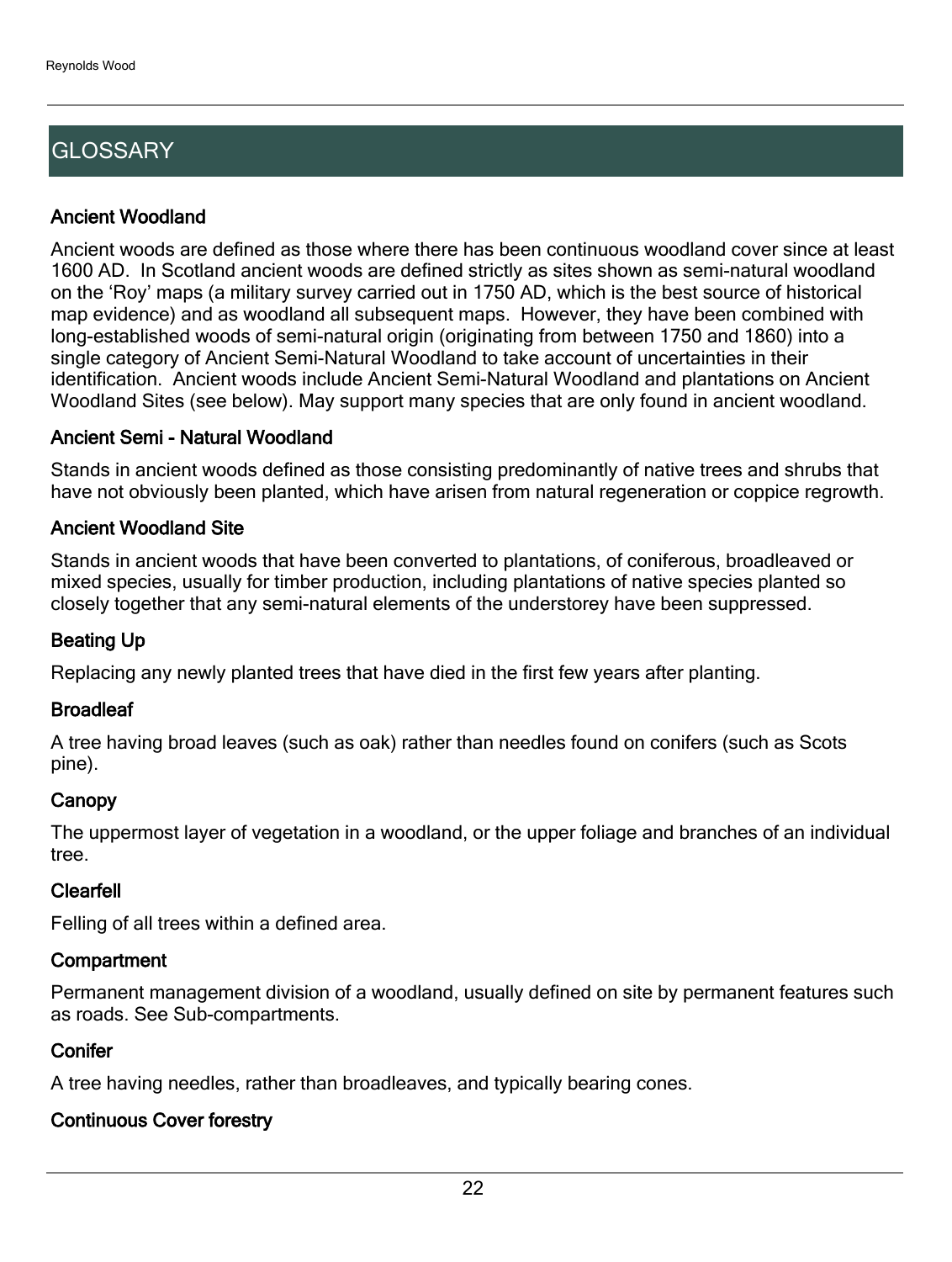A term used for managing woods to ensure that there are groups or individual trees of different ages scattered over the whole wood and that some mature tree cover is always maintained. Management is by repeated thinning and no large areas are ever completely felled all at once.

#### **Coppice**

Trees which are cut back to ground levels at regular intervals (3-25 years).

#### Exotic (non-native) Species

Species originating from other countries (or other parts of the UK) that have been introduced by humans, deliberately or accidentally.

#### Field Layer

Layer of small, non-woody herbaceous plants such as bluebells.

#### Group Fell

The felling of a small group of trees, often to promote natural regeneration or allow planting.

#### Long Term Retention

Discrete groups of trees (or in some cases single trees) that are retained significantly past their economic felling age. Operations may still be carried out within them and thinning is often necessary to maintain stability.

#### Minimum Intervention

Areas where no operations (such as thinning) will take place other than to protect public safety or possibly to control invasive exotic species.

#### Mixed Woodland

Woodland made up of broadleaved and coniferous trees.

#### National vegetation classification (NVC)

A classification scheme that allows an area of vegetation to be assigned to the standardised type that best matches the combination of plant species that it contains. All woodlands in the UK can be described as being one of 18 main woodland types (W1 - W18), which principally reflect soil and climatic conditions. For example, Upland Oakwoods are type W11, and normally occur on well drained infertile soils in the cooler and wetter north and west of Britain. Each main type can be subdivided into numerous subtypes. Most real woods contain more than one type or sub-type and inevitably some woods are intermediate in character and can't be properly described by any sub type.

#### Native Species

Species that arrived in Britain without human assistance.

#### Natural Regeneration

Naturally grown trees from seeds falling from mature trees. Also regeneration from coppicing and suckering.